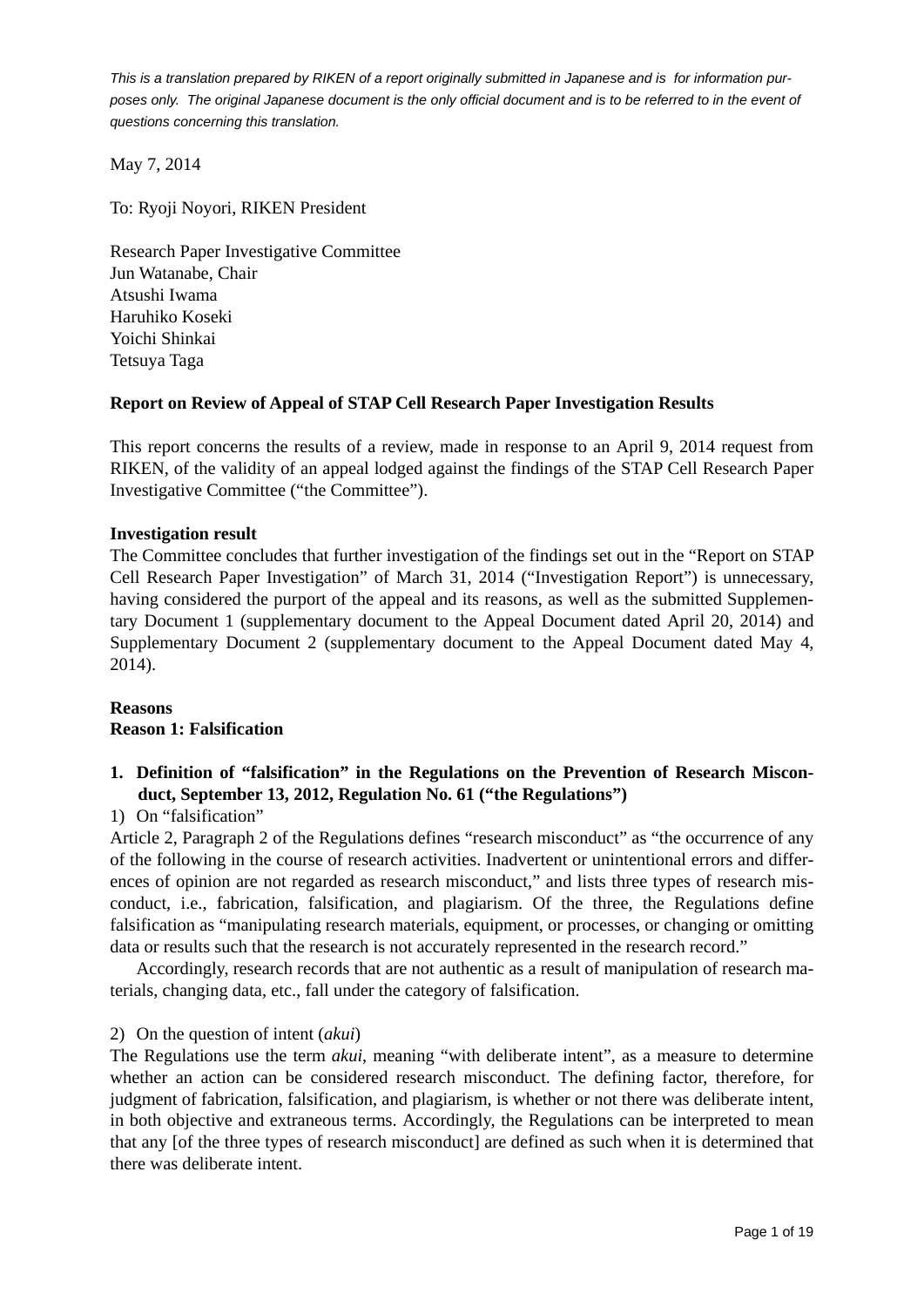If we are to interpret "deliberate intent" as the intent to cause harm, i.e., a strong intention or purpose to cause harm, the Regulations would only apply when such strong intent is present, but it is evident this is contrary to the purpose of the Regulations which is to ensure the credibility of research papers, etc. Therefore, we interpret "deliberate intent" or *akui* as it is defined in Japanese legal contexts as meaning "with knowledge or knowingly", and synonymous with "intentional". We note that the appellant uses the word "intentionally" herself, in her appeal when she states, "I mistook the images. I did not intentionally submit different images" (Appeal Document, p. 17).

3) Given that the Regulations comply with the guidelines, released on August 8, 2006, for dealing with research misconduct prepared by a special committee on research misconduct belonging to the Council for Science and Technology Policy in the Ministry of Education, Culture, Sports, Science and Technology (MEXT), the Committee will base its conclusions on fabrication, falsification, and plagiarism, as well as the term "deliberate intent," as they are defined in the Regulations.

### **2. Can the conduct in question be judged to be falsification**

- 1) The appellant argues as follows:
	- a) Falsification is to change or omit data to create the impression that data showing positive results exist when in fact they do not. The essence of falsification is making up data that appear to show a positive result.
	- b) Even when "manipulating research materials, equipment, or processes, or changing or omitting data or results" has taken place, it cannot be considered falsification if the research results have not been manipulated to show something false.
	- c) Since data showing positive results do exist with regard to the matter under investigation, the actions of the appellant do not qualify as falsification.

Consequently, the appellant argues that manipulation of research materials to make positive control more obvious does not affect the results per se (see Appeal Document 2-1, 2-2, and Supplementary Document 1-2.)

2) As discussed in 1. 1) above, falsification is defined as "manipulating research materials, equipment, or processes, or changing or omitting data or results such that the research is not accurately represented in the research record." In the matter under investigation, the key question is whether the research result shown in Figure 1i has been manipulated, changed, or otherwise processed such that it is no longer authentic. While the appellant's assertions that falsification is "to change or omit data to create the impression that data showing positive results exist when in fact they do not" or "make up data that appear to show a positive result" do indeed represent classic cases of research misconduct, it is nevertheless clear that if Figure 1i has been manipulated, changed, or otherwise processed such that the figure is no longer authentic, this still qualifies as falsification even if data showing positive results do exist.

Our response to the appellant's argument that manipulation to better show positive control does not affect the results per se, is as follows.

### **A. Regarding the insertion of lane 3**

- i) The appellant argues (Appeal Document 2-3, 2-4, and Supplementary Document 1-2) as follows:
	- a) The phenomenon of DNA becoming shorter in the process of T cell maturation has been observed. Therefore, pulsed-field electrophoresis was carried out to test whether mature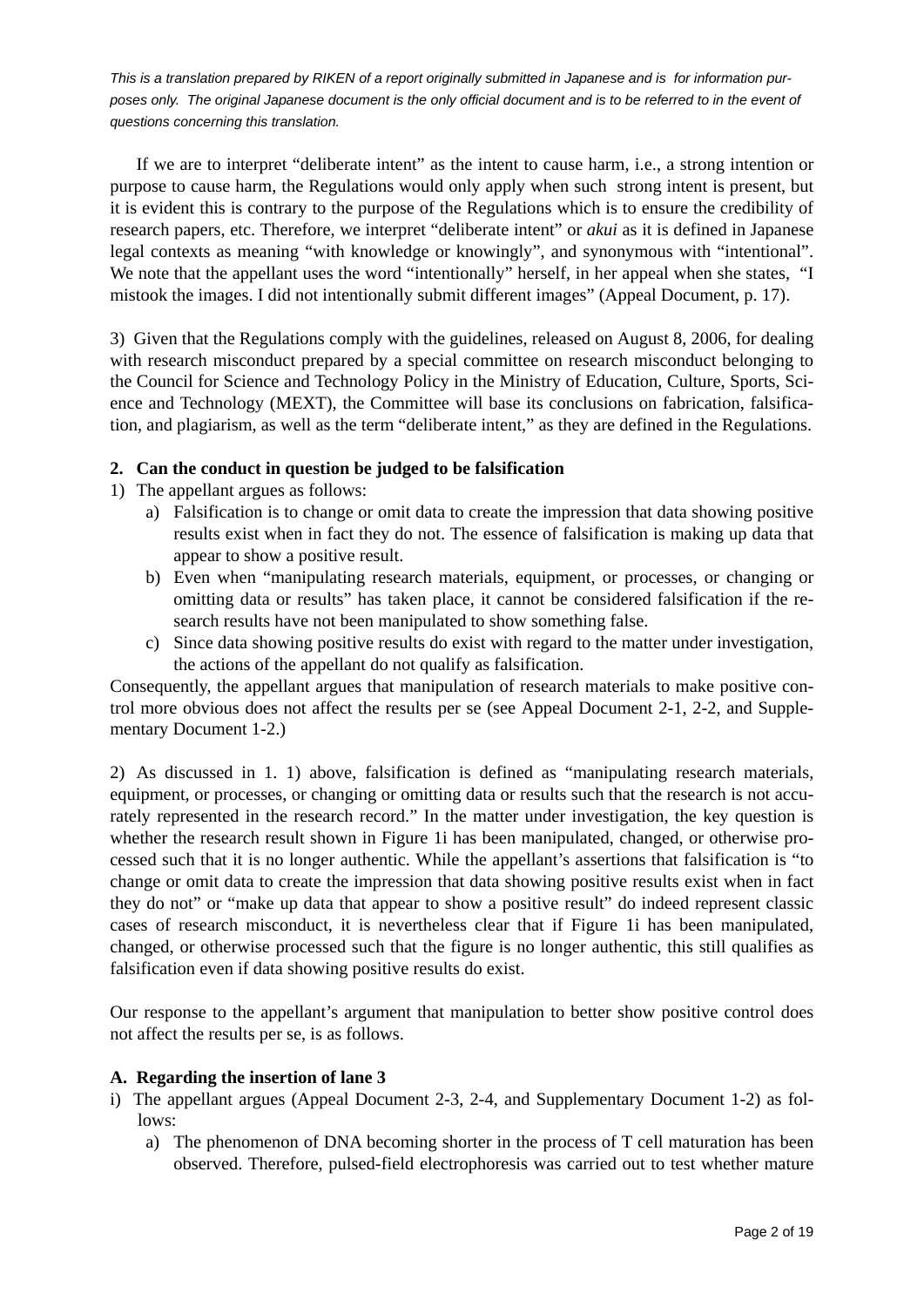T cells were found (cells with T-cell receptor rearrangement were found), i.e., whether the phenomenon of DNA shortening could be observed in sorted-Oct4+ cells.

- b) The test result found shorter DNA in sorted-Oct4+ cells, i.e., they showed T-cell receptor rearrangement.
- c) The result of DNA shortening, i.e., sorted-Oct4+ cells showing T-cell receptor rearrangement, is not affected by the manipulation of the two gel photographs obtained as a result of the test to make the image more visible for publication in Paper 1 (i.e., manipulation to make positive control more visible).
- d) Accordingly, this action does not falsify the research record, nor manipulate it into something inauthentic.
- ii) The appellant inserted lane 3, which shows positive control of T-cell receptor gene rearrangements from gel 2 by enlarging gel 1 using a different aspect ratio, because the mobility of the standard DNA size marker in the photograph of gel 1 is roughly 1/1.6 of gel 2. However, gels 1 and 2 do not have a linear relationship in terms of the electrophoresis.

 The experiment was a polymerase chain reaction (PCR) assay conducted as outlined in the Methods section of Paper 1. Also, if there is a linear relationship between the gels, the calculated size of the T-cell receptor gene rearrangement band (which is estimated at around 180 base pairs from the genomic layout) is 262.0 base pairs for gel 1 (approximately 46% larger) and 284.8 base pairs (approximately 58% larger) for gel 2, with an 8.4% difference in calculated DNA size. There is also an 8.5% difference between gels 1 and 2 in the calculated size of the germ line (GL) band (not visible in lane 3 of Paper 1, but can be seen in gel 2 with contrast adjustment). However, such large differences are not found in the other bands visible in lane 3 (none are greater than 1%). Consistent with this observation is that positioning lane 3 as a positive control lane based on standard DNA size marker position information (as argued by the appellant) results in a clear discrepancy in the positioning of the standard DNA size marker bands, which should be approximately 180 base pairs. Conversely, there is also a clear discrepancy in the positioning of the standard DNA size marker bands of gels 1 and 2 when the positions of the T-cell receptor gene rearrangement bands are located. It is well known among researchers engaging in molecular biology experiments that differences between gels and electrophoresis conditions produce changes in the range of molecular weight that assures linearity between gels, and accordingly, the standard DNA size marker must be lined up for every electrophoresed gel. Thus even if lane 3 inserted from gel 2, with roughly 1.6 times difference in migration distance, can be pasted to show a similar pattern as in lanes 4 and 5 on the basis of visual confirmation, the auxiliary information of the calculated sizes of the bands show a clear disparity, and thus the presentation conceals this difference.

iii) The appellant argues that "the image shows a qualitative, not quantitative fact, and is not affected in any way by adjusting the contrast" (see Appeal Document 2-6).

 If the size of the original band can be verified, its role as a positive control for rearrangement should be assured. However, it has to be said that its qualitativeness comes into doubt, because the image was altered in the way described above, resulting in the loss of accurate information regarding molecular weight needed to calculate the band that shows rearrangement.

#### **B) On the insertion method and position**

i) The appellant argues that the photograph of gel 2 has been shrunk and that there is no error in her description regarding the insertion position (see Appeal Document 2-6).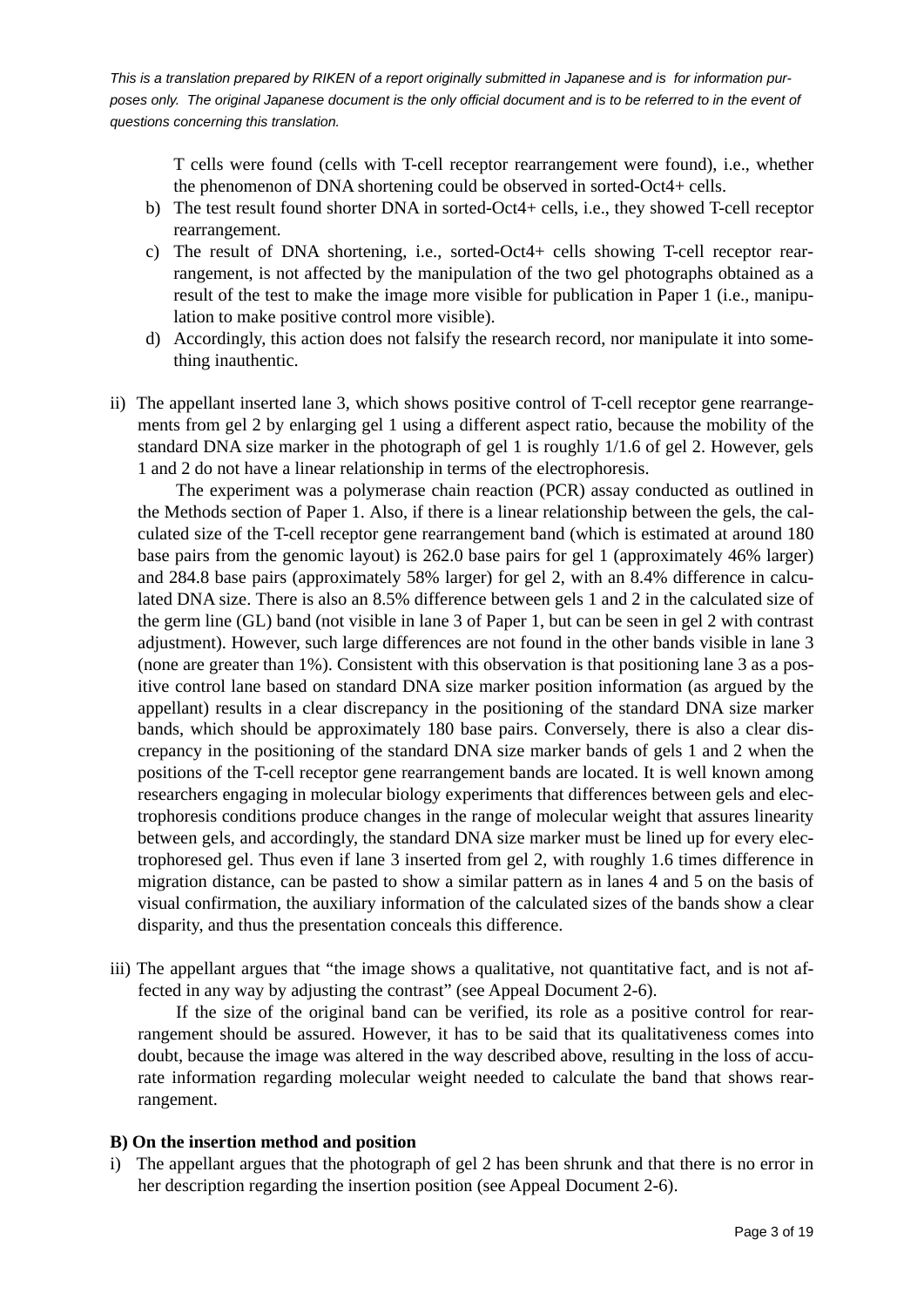ii) Whether or not the image has been enlarged or shrunk depends on the assumption of which gel photograph is the original, but this is a relative issue, and the difference in assumption does not affect the conclusion.

 A number of dust-like irregular spots can be found in gels 1 and 2. A study of their shape shows that in the composite image, the aspect ratio is not 1:1 for the part of the image derived from the photograph of gel 1, whereas no such change in the aspect ratio can be found in the part of the image derived from the photograph of gel 2. If the argument of the appellant is accurate, a change in the aspect ratio of lane 3 that is derived from gel 2 should be observed, but the aspect ratio is the same as in gel 2. This finding is not consistent with the appellant's description of which gel photograph was enlarged/shrunk. Only by shrinking or enlarging the photograph of gel 1 horizontally do we obtain the image shown in Paper 1.

### **C) On the area of the DNA rearrangement bands**

- i) The appellant argues that, regarding the DNA rearrangement bands extending from the bottom of the GL band, the area above the GL band and area below the DNA rearrangement bands (with smaller molecular weight) are not important in the image under investigation, and that the image thus produced does not compromise the scientific relationship between mobility and DNA size (Appeal Document 2-6).
- ii) However, plotting the standard DNA size markers and mobility of the two gels, we find differences in the range of molecular weight that assures linearity in the two electrophoresed gels. Moreover, as previously noted, the smallest in size (180 base pairs) and the GL band of the group of T-cell receptor gene rearrangement bands are outside the range of linearity. Consistent with this finding is that it is impossible to make all DNA size markers match for gels 1 and 2 regardless of how the aspect ratios are adjusted.

 The area above the GL band and area below the DNA rearrangement bands are not the problem. The problem is claiming that something is the DNA rearrangement bands without providing the correct validating information.

# **D) On the argument that there is no discrepancy between the positions of the standard DNA size marker bands (issue of the two-degree incline)**

- i) The appellant argues that the photograph of gel 2 is inclined by approximately 2 degrees to the left, and that inclining the photograph of gel 2 by 2 degrees to the right perfectly matches up the standard DNA size marker band positions of the photographs of gel 1 and gel 2 (Appeal Document 2-6).
- ii) It was the Committee that first identified the incline of gel 2, and its verification of the aspect ratio discussed in "B) On the insertion method and position" above took this into consideration. The existence of the two-degree incline has no bearing on our conclusion that perfect linearity associated with the migration of standard DNA size markers is not identical between gels 1 and 2. While it is possible, as the appellant argues, to match up the positive control lane in a way that appears identical on visual inspection, we reiterate that there is no scientific basis for the size of the reconstituted DNA band and our conclusion that the data lacks authenticity is unchanged.

## **E) From the foregoing, it is obvious that Figure 1i is not authentic, because the DNA rearrangement band was positioned by visual inspection instead of following scientific reasoning and processes.**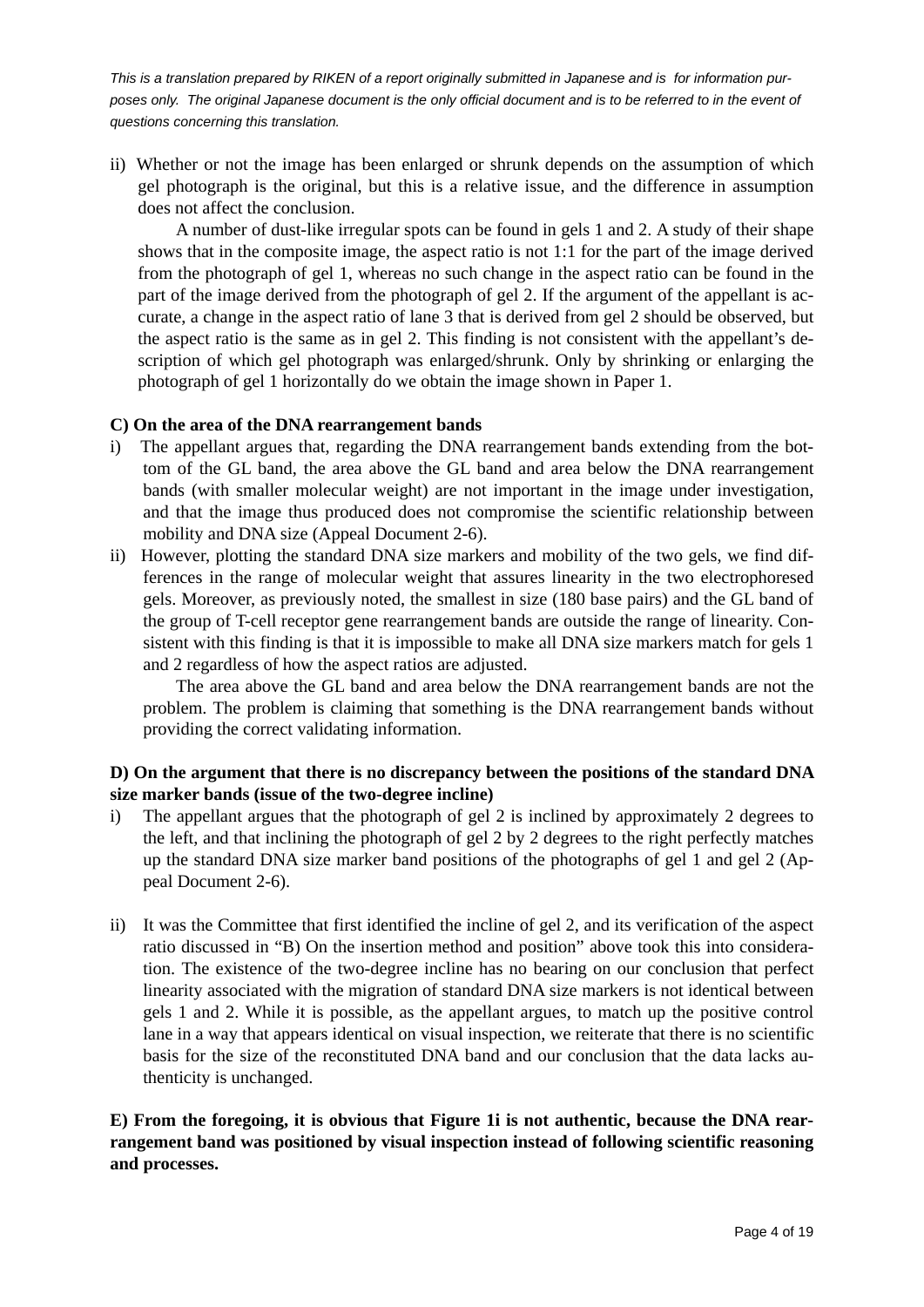The appellant argues that when she submitted a corrigendum draft at the request of *Nature*, she was asked to provide extra space to the right of lane 5 data, and while this resulted in an inappropriate presentation of the data, the change made is often used in qualitative analysis. However, as discussed above, this argument and request for a corrigendum disregard the fact that qualitativeness has been lost.

### **3. On whether or not this was done intentionally**

- 1) The appellant argues that this was not done intentionally (Appeal Document 2-3, 2-4, etc.), because:
	- a) She did not act with an awareness of the risk of inducing the reader to misinterpret the data.
	- b) She did not act with an awareness that she was falsifying or with the intention to falsify the results.
- 2) However, as discussed above, the Regulations' criteria for fabrication, falsification, and plagiarism is whether or not there was deliberate intent, in both objective and extraneous terms. We interpret "deliberate" or *akui* as it is defined in Japanese legal contexts as meaning "with knowledge", and synonymous with "intentional," and we note that the appellant uses the word "intentionally" herself.
- **A) The appellant admits that her actions include positioning the DNA rearrangement bands by visual confirmation as discussed in detail in 2. 2) above.**

On February 20, the appellant explained that she "superimposed the gel that presents a clean image of the band over the positive control of the original gel after ensuring that the band size matched perfectly." On February 28, in answer to the question: "it appears that an image shrunk in a horizontal direction or enlarged in a vertical direction was superimposed on the original image, but did you in fact line them up using molecular markers (standard DNA markers)?", the appellant commented: "I used molecular markers to adjust in a vertical direction." Further, on March 1 she commented: "I believed it was better to show the band that was more visible," and, despite having previously explained that she had carried out vertical linear alignment to produce a panel after verifying linearity of the electrophoresed gels, on March 23 she changed her statement. On being asked about the linearity associated with standard DNA size marker migration in the two gel photographs ("Do you still have diagrams or formulas that demonstrate linearity?"), she replied "I did not confirm linearity with a mathematical formula," and to the question "does that mean you confirmed it visually?" she replied, "Yes."

 From these explanations, it is clear that the appellant had some awareness of the result of carrying out the above manipulations such as confirming linearity by visual inspection.

**B) The appellant argues that she did not act with an awareness of risk of inducing the reader to misinterpret the data or with the intention of falsifying the results.** 

As discussed above, a strong intention akin to the intention to cause harm is not a necessary condition in determining that there was "deliberate intent". However, we are forced to conclude that the appellant had awareness of the risk of inducing the reader to misinterpret the data based on the way the data was manipulated.

**C) The following facts were confirmed in the process of the investigation.**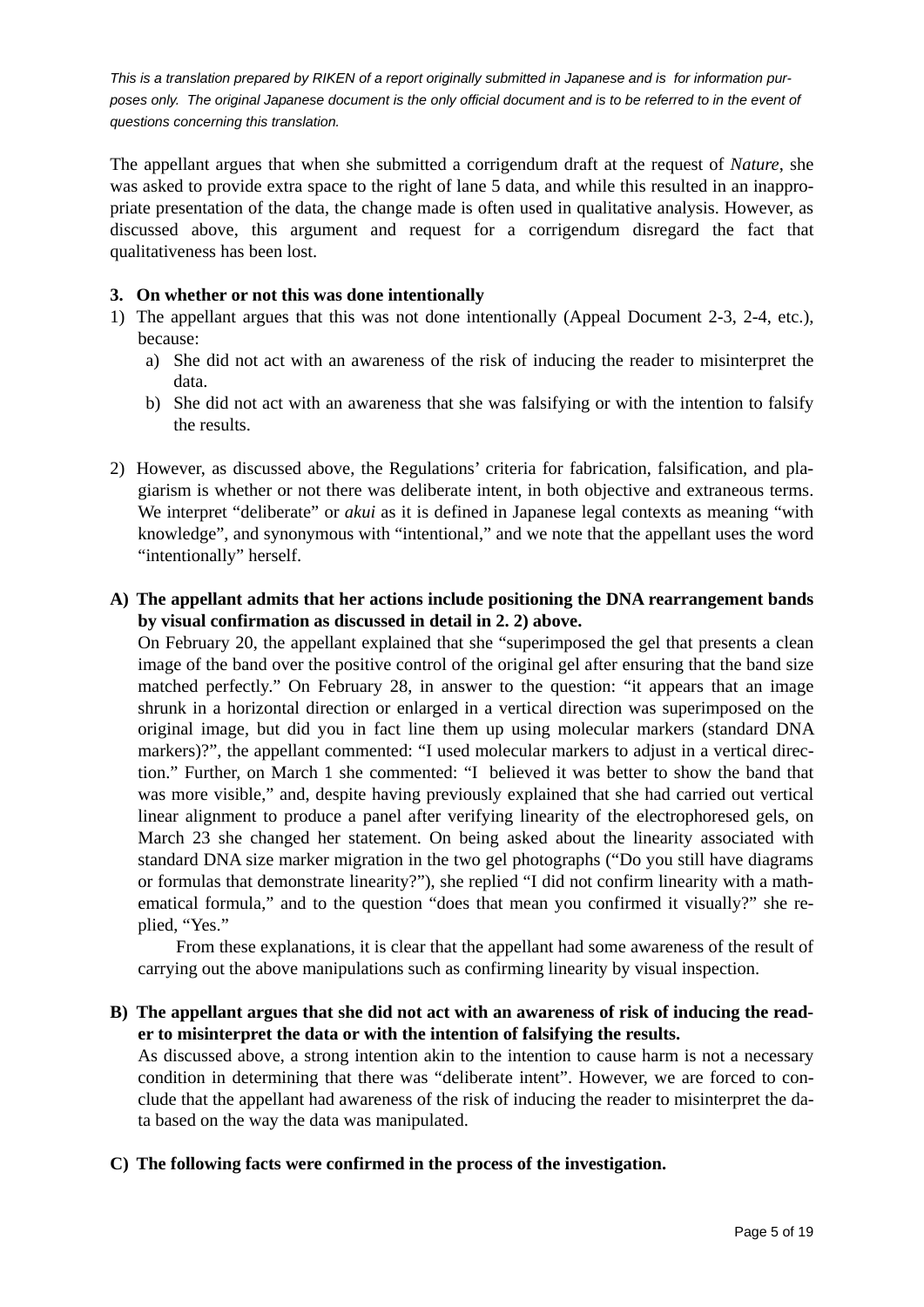i) When the appellant, after the 2012 Paper submitted to Nature in April 2012 was rejected, submitted a paper with similar content (the 2012 Paper with the addition of electrophoresis photographs to demonstrate T cell receptor rearrangement [Supplemental Figure 6]) to Science in July, she received the following comment from the reviewer: "Moreover, this figure has been reconstructed. It is normal practice to insert thin white lines between the lanes taken from different gels (lanes 3 and 6 are spliced in). Also I find the leading edge of the GL band suspiciously sharp in #2–#5." It is possible to suspect that the "lane 3" in the comment is the same as lane 3 in Figure 1i of Paper 1, but regardless, is reasonable to assume that the appellant was aware that she needed to submit authentic data in August 2012, because she had to distinguish lane 3 (derived from two different gels) from other lanes.

 Regarding the reviewer's comment, the appellant stated that she had not reviewed it in detail and was not aware of the specific content; she had not considered the matter, because the theme of the research paper submitted to Science was different from that of Paper 1; that the Science Paper was unrelated to Paper 1 (i.e., it had a different theme) and it had no relevance to a review to determine whether or not to reinvestigate, and she had refrained from producing it for the investigation, because it was a rejected, unpublished paper.

 However, the theme of the Science Paper is almost identical to that of Paper 1, and is the same as Paper 1 in the way it uses the T-cell receptor DNA rearrangement band (which was not in the 2012 Paper) as evidence for its argument that pluripotent cells can be reprogrammed by subjecting T-lymphocytes to acid stress. The appellant had prepared a paper in December 2012 that can be regarded as a revised version of the Science Paper because of its filename of "revised-1211". Although both the 2012 Paper and the Science Paper were rejected, unpublished papers, the appellant submitted the former to the Committee, but says she was reluctant to submit the latter. If we are to believe the explanation given by the appellant, she should have submitted the Science Paper without delay, because it confirms her explanation. By refusing to submit it, we can only assume that the appellant abandoned the opportunity to explain her position. Also, with regard to the "revised-1211" file, the Committee requested that the appellant submit her copy of the "revised-1211" file to check for any differences between it and the version obtained by the Committee, but the appellant has failed to do so.

 From the foregoing facts, we conclude that the explanation by the appellant that she did not read the reviewer's comments, is not reasonable.

ii) If a researcher receives a comment as outlined in i) above and wishes to submit the paper to Nature, he or she would confirm the rules for the handling of images such as the gel photographs specified by the publisher, and take steps such as making a distinction between lanes 1 and 2 (derived from different gels) and lanes 3, 4, and 5 in compliance with these rules. However, the appellant submitted to Nature as Figure 1i of Paper 1 the data under investigation in March 2013, only seven months after receiving the above comment, without confirming the publication's rules regarding the handling of images. Thus it is clear that the appellant acted intentionally, even if we are to assume that she did not know Nature's rules regarding the handling of images at the time of submitting Paper 1.

### **4. On the argument that the appellant has not received sufficient opportunity to explain and defend her position**

1) The appellant argues that she was not given sufficient opportunity to explain and defend her position, because the investigation was conducted in a short time, taking only two weeks or so between the Preliminary Inquiry Report and the Investigation Report; that the Committee did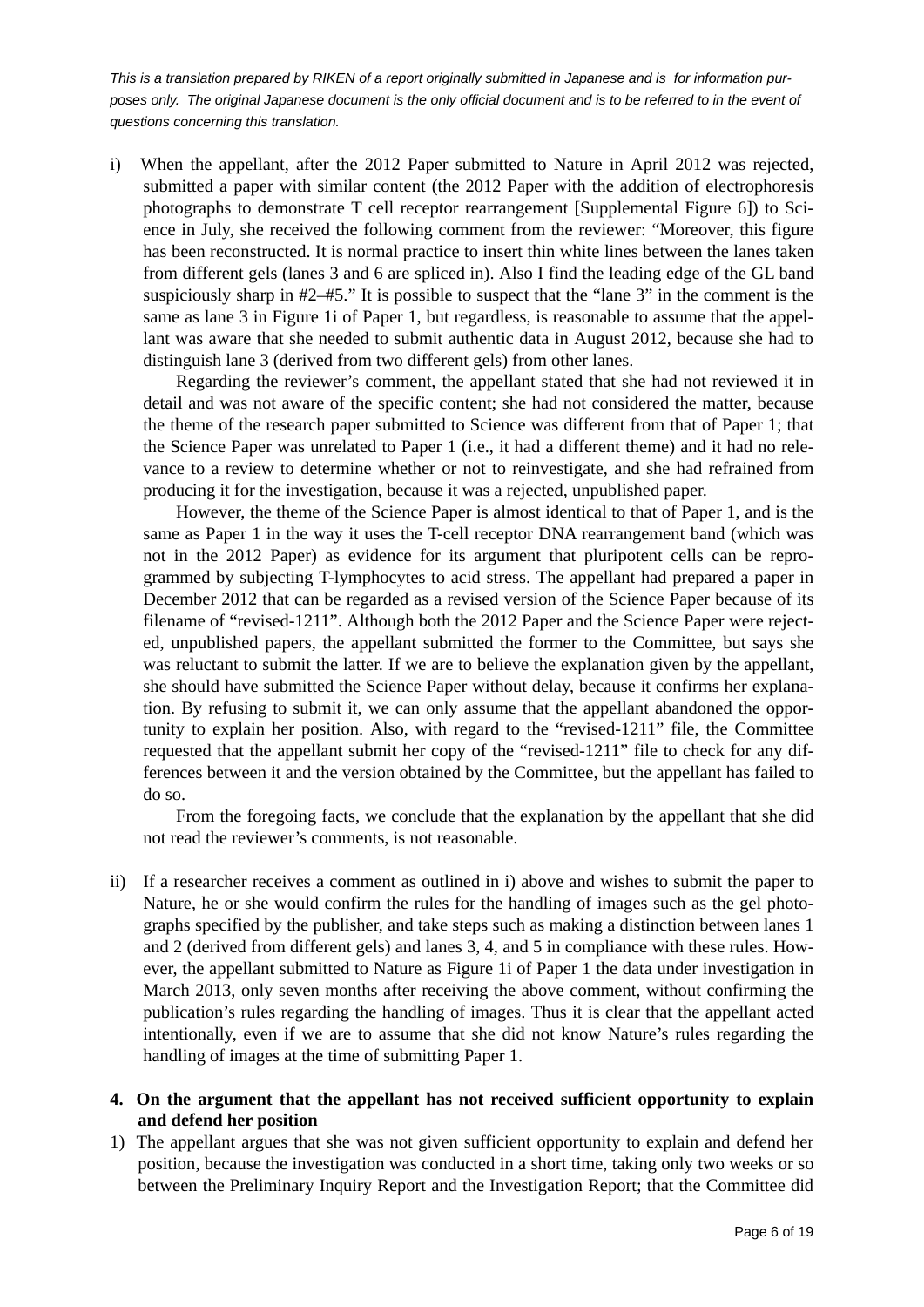not conduct thorough interviews with her and instead carried out its own examination, and as a result, is discussing totally unrelated procedures (Appeal Document 1-2 and 2-6).

2) However, as discussed above, it is clear that the appellant was given an opportunity to explain her position after the Preliminary Inquiry Report, and she used the opportunity to explain the reason for adding the number of lanes, the insertion method used, and the method used to confirm that there was positive linearity between the log-scale values of molecular weight and separation distances of the standard DNA size markers for gel 1 and gel 2. The Committee reached its conclusions based on these explanations.

### **Reason 2: Fabrication**

### **1. On the definition of "fabrication" in the Regulations**

1) On the definition of "fabrication"

Article 2, Paragraph 2 of the Regulations defines "fabrication" as "making up data or results and recording or reporting them."

 Accordingly, in the context of the paper under investigation, the judgment of fabrication depends on whether the data in question was actually derived under the experiment conditions recorded in the paper, regardless of whether the data in question is authentic data obtained under other conditions, or whether other data obtained under the same conditions as the experiment recorded in the paper does exist.

#### **2) On the question of intent**

See Reason 1, 1. 1) above regarding our interpretation of "deliberate intent".

#### **2. On whether the appellant's actions qualify as fabrication**

- 1) The appellant argues as follows (Appeal Document 1-1, 2-3, etc.).
- a) The Investigation Report concludes that the paper under investigation includes "research misconduct" on a totally different level from the perspective of whether or not it fulfills the conditions of "research misconduct" set out in Article 2, Paragraph 2 of the Regulations, and the conclusion is therefore unreasonable. The appellant did not engage in the fabrication of data or research results that do not exist; her only error was to use the incorrect image in the paper. The Committee's conclusion that research misconduct took place is unreasonable, because it confuses these two issues.
- b) The appellant did not engage in presenting non-facts as if they were facts, nor did she fabricate nonexistent data or research results.
- 2) As discussed in 1. 1) above, whether or not a research record qualifies as fabrication depends on whether the data in question was derived under the experiment conditions recorded in the paper.

 In Paper 1, the following data was obtained under conditions that are different from the experiment conditions recorded in the paper.

- a) Paper 1 states that the data was obtained under conditions of acid stress, but in fact the data was obtained under conditions of mechanical stress.
- b) Paper 1 states that the data was acquired using spleen cells, but in fact it was acquired using bone marrow cells.
- c) Paper 1 states that the data was acquired using one-week-old (baby) mice, but in fact it was acquired using mice aged 3–4 weeks (that have been weaned).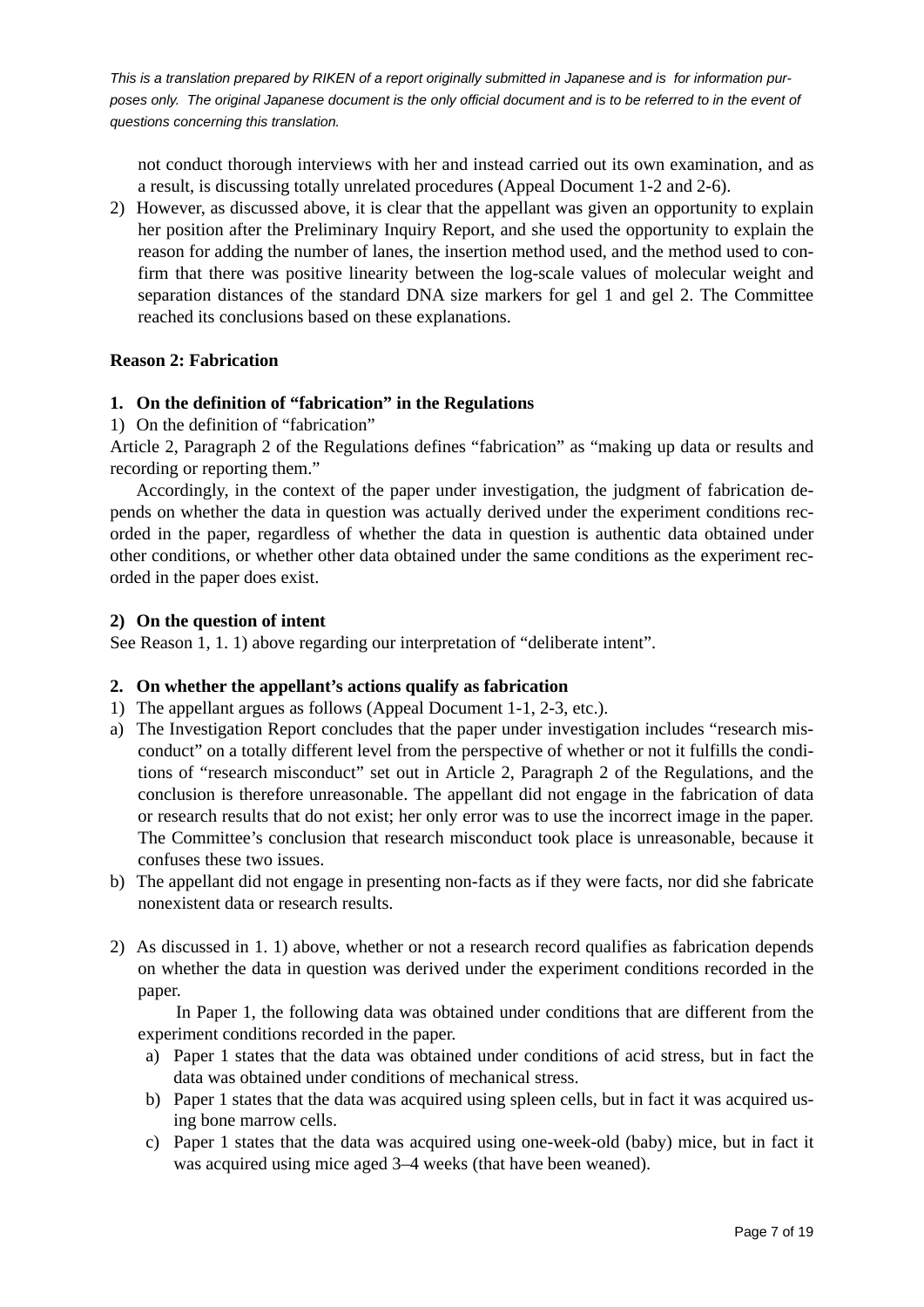The image data under investigation is data obtained under conditions of mechanical stress, using bone marrow cells from mice aged 3–4 weeks, yet in Paper 1 it is labeled as data obtained under the conditions of acid stress using spleen cells from one-week-old mice. This clearly qualifies as "making up data and research results and recording or reporting them."

### **3. On arguments such as insufficient investigation, lack of "malicious" intent, etc.**

- 1) The appellant argues as follows (see Appeal Document 1., 3., etc.).
	- a) The investigation was rushed, taking only two weeks between the Preliminary Inquiry Report and the Investigation Report, and only one interview was conducted with the appellant.
	- b) The image data under investigation is Image A2, which is part of a PowerPoint file. The Committee independently analyzed a PDF file version of the file and concluded that the appellant casually cut-and-pasted the image from her PhD dissertation.
	- c) The Investigation Report ignores important evidence and contradicts empirical rules. The Committee acknowledges that the incorrect image may have been used as a result of oversight. The Committee has not questioned the appellant in detail about the conditions under which the images that it assumes the appellant used were kept.
	- d) The Committee's decision does not consider the appellant voluntarily reporting that she used image data from said PhD dissertation, the existence of Image B, or the appellant submitting Image C to Nature as a correction.
	- e) The appellant used Image A2 (which is part of a PowerPoint file), mistaking it for Image B, which was obtained using the acid stress process. She mixed up the images, not the experiment conditions.
- 2) However, it is clear that the above arguments are groundless.
- A) Two interviews were conducted after the Preliminary Inquiry Report was submitted on March 13. The outcome of the two interviews is discussed in detail below. It is obvious that the explanations of the appellant were fully heard and the investigations necessary for the Committee to reach a conclusion were carried out.
- B) In the process of the investigation, the Committee found in analyzing the image data in Paper 1 that an image had been copied from a diagram with a similar layout as one in the PhD dissertation. The Committee thus concluded that image data copied from a diagram with a similar layout as one in the PhD dissertation had been used in Paper 1. It also concluded that the diagram with a similar layout as that in the PhD dissertation came from a PowerPoint file. Even if the PowerPoint file is the same as the PowerPoint file associated with the appellant's argument (Appeal Document, Reference 4), this does not contradict the Committee's conclusion.
- C) The Committee concluded that the appellant had acted with deliberate intent, on the basis of its analyses of the images, the conditions under which they were stored and managed, and the conclusion of the initial Investigative Report that, "sloppy data management was observed, raising the possibility that data from an unconfirmed source that could not be tracked or verified scientifically was used in a paper submitted for publication."
- D) The Committee's conclusion that there was deliberate intent also took into consideration the appellant's appeal that she had on her own discovered and voluntarily reported that she had used image data from the PhD dissertation, that she reported the existence of Image B, and that she had submitted Image C to Nature as a correction.
- E) The Committee's specific responses to the appellant's points made above are set forth below in item 4. The Committee's conclusions.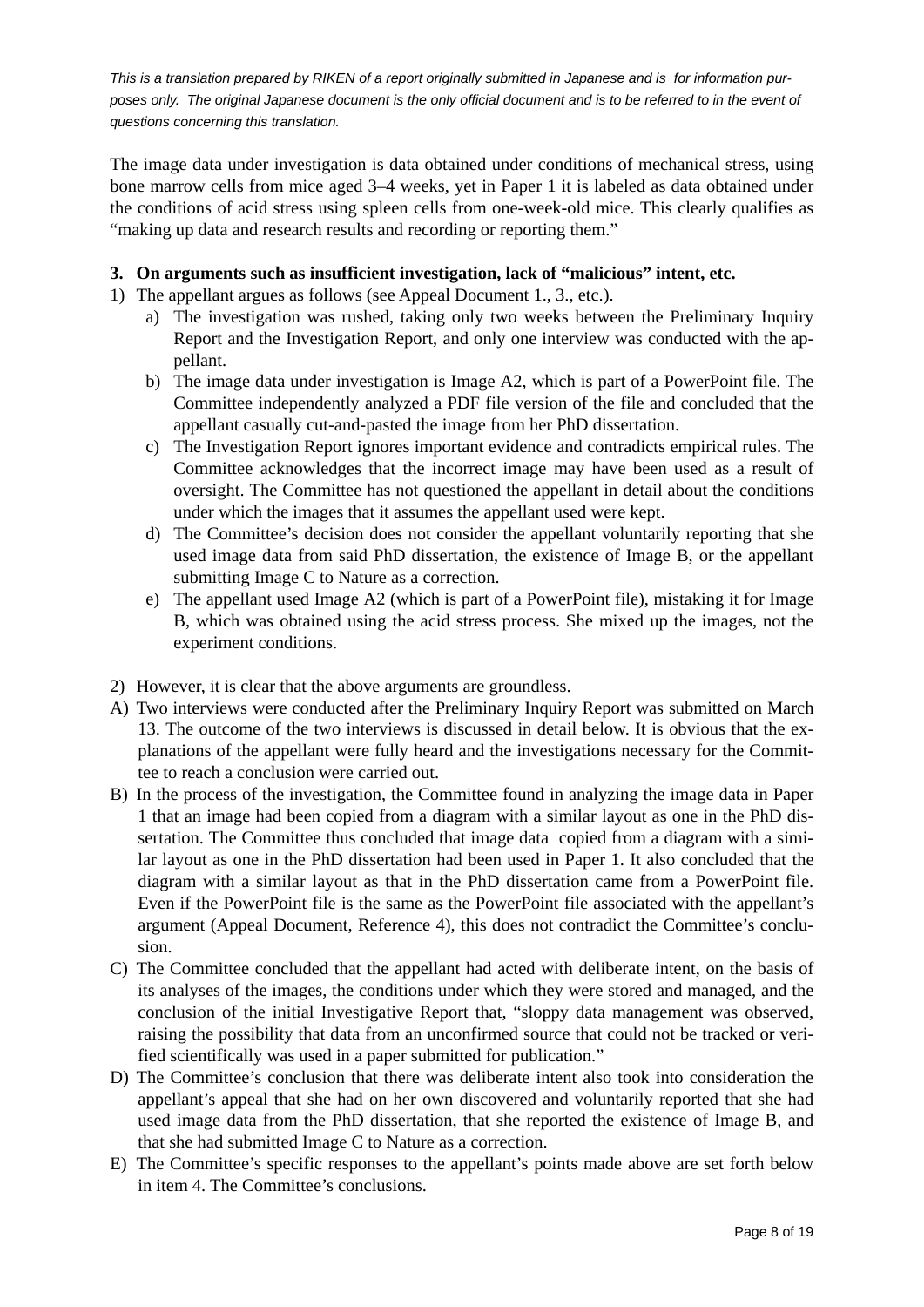F) Concerning disclosure, all necessary steps were taken. The appellant's attorney checked and copied the laboratory notebooks, and copies of the materials submitted by the appellant with her appeal were sent to the attorney.

#### **4. The Committee's conclusions**

- 1) On the management and use of data by the appellant
- A) The appellant stated that her "data management was not well organized" (Appeal Document, p. 18), but that is quite an understatement.

The sloppiness of the appellant's data management is evident in her explanations on March 19 and March 23: "I could not find the teratoma and immunostaining photos anywhere among recent data when I checked the photos individually in mid-February and realized something was wrong. The images were composite images, making it difficult to find them. Going back as far as data from my student days, I found the photos in a folder of experiments conducted during my doctoral program stored in a hard disk that I used years ago. I initially thought that the image data had been obtained in experiments by the Genomic Reprogramming Research Team under Dr. Wakayama, but later realized that it had been obtained in experiments at Tokyo Women's Medical University. I'm not sure how this mistake was made." It is obvious that with such sloppy data management, it would be easy to use data from one experiment for another experiment, and it is inconceivable that the appellant was unaware of this risk.

B) Problems regarding the handling of the image data under investigation go beyond sloppy management.

 As is obvious from the appellant's explanations on March 19 and March 23, she gathered image data from the PhD dissertation and lab experiments, made composite images from them, and overwrote, stored, and used them as composite images: "I often gathered the data needed for writing research papers"; "I continued to produce Figures by overwriting [images] on PowerPoint"; "I [made composites of] six images at a time"; "I can't remember if I used three or six images, but I probably used composite teratoma images for the Figure in the paper submitted to Nature"; "I don't think the teratoma images were photographed individually; I should be aware of it if that had been the case"; and "I used a composite image when we submitted Paper 1, but subsequently replaced the image with another one".

- C) The above-mentioned data management allows for various interpretations of the composite data, because no explanation of the source of individual data is provided. It also carries the risk that data from the wrong experiment may be used because it is not specified which experiment the data came from. It is obvious that composite image data needs to be checked to confirm the original source of each individual image before using the image in a paper for publication because of the risk that image data from experiments conducted under different conditions to the one recorded in the paper may be used. Yet the appellant admits that she did not carry out any checks.
- D) There was a nine-month interval between the submission of Paper 1 (March 2013) and its acceptance for publication (December 2013). The appellant had plenty of time to replace the images during this period.
- E) Therefore, we are forced to conclude that the appellant ignored the abovementioned risks by failing to check the source of individual image data and reconciling experiment conditions,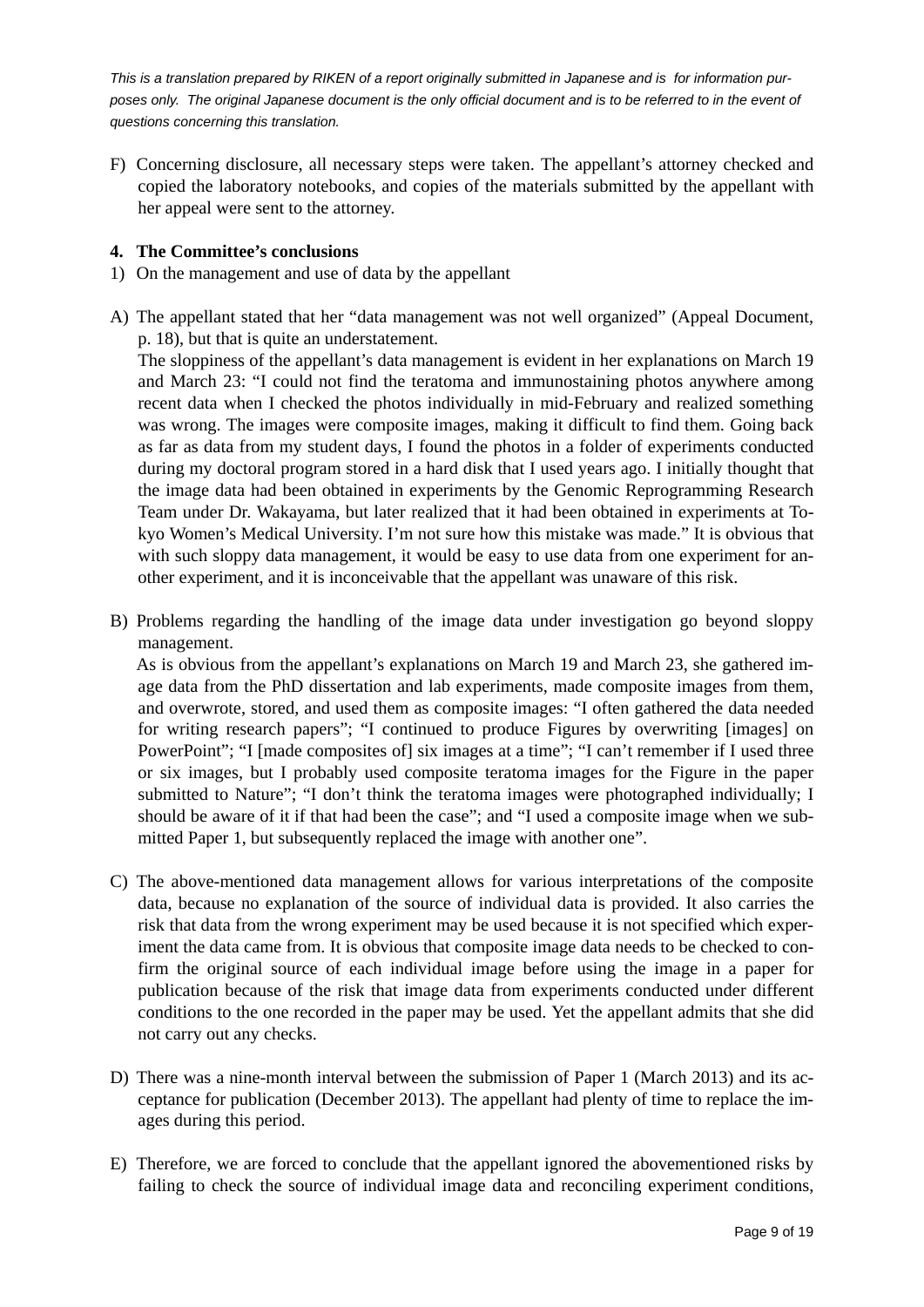with laboratory notes and image data, and as a result used the images under investigation, whose experiment conditions were different from those recorded in the paper.

2) The continued use of the image data under investigation not only in the 2012 Paper, but throughout the time up to the submission of Paper 1 as well The appellant states that the 2012 Paper was written by her and was on converting spleen lymphocytes into pluripotent cells by subjecting them to acid stress. As discussed above, she used composite image data in the paper, and used the same data in Paper 1. Although she changed the text on the image data, she used the same image data for both papers. As discussed above, she did not check the source of the data despite having opportunities to do so, including submissions to Nature, Cell, and Science magazines in 2012. Her conduct clearly ignores the risk of using composite data without specifying the source of individual data.

3) The appellant acknowledges that data obtained in an experiment conducted under different conditions to the experiment recorded in the paper had been used The appellant gave the following explanations on March 19 and 23 regarding the use of data obtained under different experiment conditions from those recorded in Paper 1, admitting that she used the data even though it may have been obtained under different conditions from the experiment recorded in the paper.

- a) In answer to the question "were you aware on February 20 that the experiment in the dissertation was conducted under mechanical stress and the one in Paper 1 under acid stress?" she answered: "To be precise, the experiment in the dissertation used triturated stem cells and the one in the paper submitted to Nature used stem cells subjected to acid stress. From my perspective they are both STAP cells, but strictly speaking they are not."
- b) On the data obtained from bone marrow cells recorded as being made from spleen cells: "It is an experiment I have conducted many times, and the results were always similar, so I used it with confidence that the data showed the correct phenomenon. It's not that I believed it was acceptable to use data from spleen cell experiments as if the data had come from bone marrow cell experiments."
- 4) On the awareness that the image data under investigation was derived from the said PhD dissertation

The appellant gave the following explanations on March 19 and 23: "It was champion data in a sense"; "such a clean teratoma photograph like the image under investigation was a rare occurrence in a doctoral program experiment". Analysis of the image data under investigation found that changes, such as the superimposition of text on the image, had been made twice. The appellant commented on this on March 19 as follows: "to be honest, I had noticed the text." On this basis, we are forced to conclude that the appellant was aware that the image data under investigation may have been derived from the PhD dissertation or from the data for another experiment.

We are forced to conclude that not only did she ignore the risk of using composite image data without checking the sources of individual data, but also that she went ahead and used the image while being aware that the data may have been obtained in a different experiment from the one recorded in the paper. This [kind of action] threatens the very foundations of the credibility of data in the scientific research community.

5) The appellant's arguments concerning the existence of image data B and C

The appellant argues that she used the image in the PowerPoint file (Image A2) by mistake, believing it was an image obtained from the acid stress experiment (Image B); that her mistake was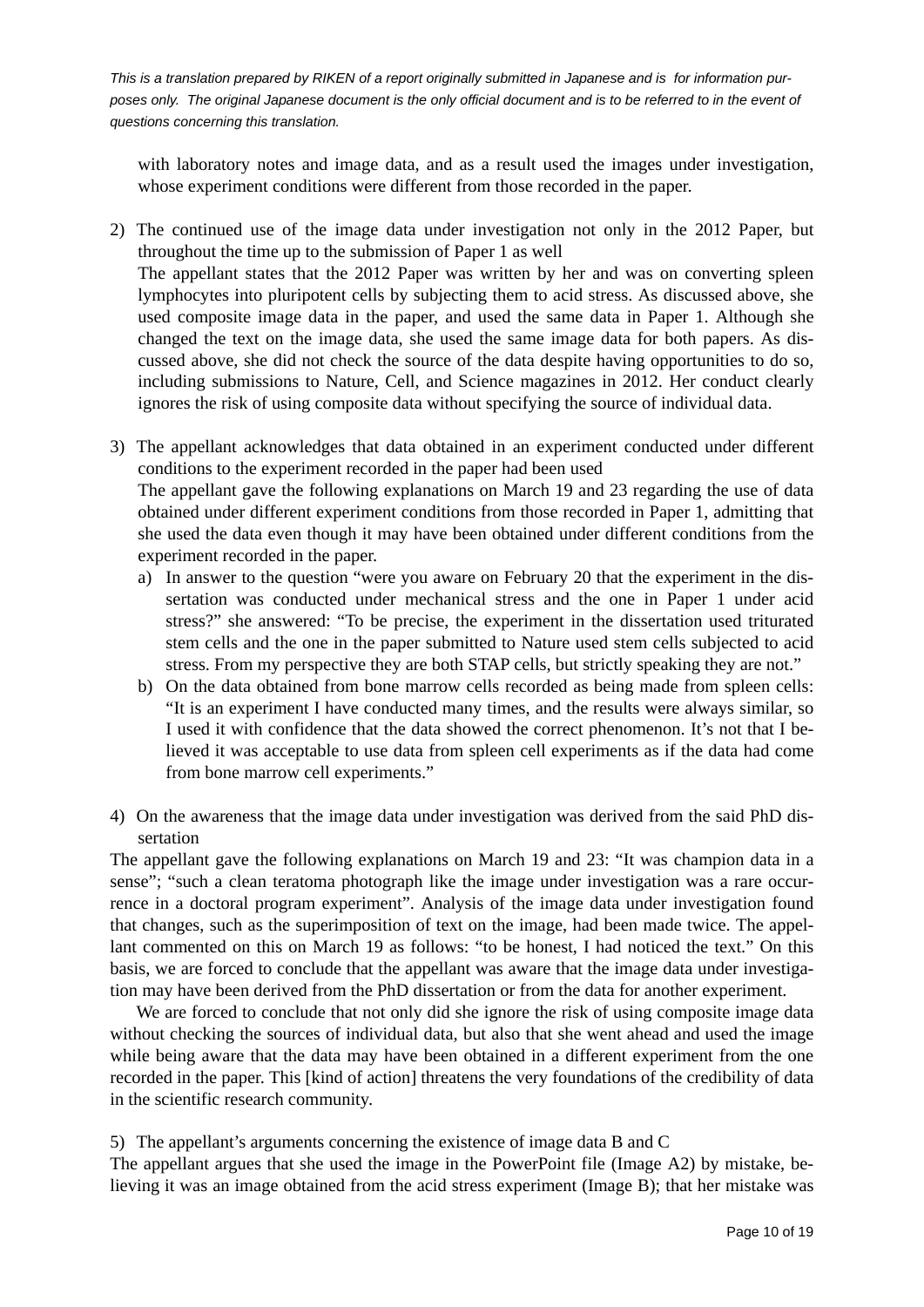not that she mixed up the experiment conditions, but she got the images mixed up, i.e., that Image A2 appeared in Paper 1 due to an oversight (Appeal Document 3). She makes the following points:

- a) She discovered and reported that she used image data from the PhD dissertation.
- b) An image obtained from an experiment using acid stress conditions (Image B) does exist.

A) The appellant's discovery and reporting of the use of data from the PhD dissertation

On February 20, at an interview attended by the appellant, Dr Sasai explained that the image data under investigation had been a simple case of mixing up experiments using cells taken from bone marrow and spleen cells. In a jointly signed document dated March 1, the appellant and Dr Sasai stated that they had mistakenly used data from bone marrow cells instead of data from spleen cells, but they made no reference to differences in experiment conditions. Further investigation revealed that the image data under investigation was taken from the PhD dissertation and obtained in an experiment that used mechanical stress.

 The appellant explained for the first time in the March 23 interview that she had used data from an experiment conducted under different conditions from those recorded in the paper. Prior to that, she had given an explanation in person to committee members when they visited the RIKEN Center for Developmental Biology (CDB) to check materials, saying that there was something about her PhD dissertation that she wanted to explain. However, her explanation only covered her discussions with the PhD dissertation assessor about the image data mix-up and with university authorities about the future treatment of the PhD dissertation, with no mention of how data from experiments carried out under different conditions had come to be used. (We note that the Committee did not ask for an explanation on this matter on March 19, because it had decided to ask the appellant to explain how the data mix-up had occurred at the interview scheduled for March 23). The appellant had been instructed by Dr Sasai to explain to the Committee how she had come to use image data from the PhD dissertation.

 This situation indicates that the appellant had no intention of speaking about how she had come to use image data from her PhD dissertation which had been obtained under different experiment conditions beyond the explanation she had given on February 20.

 At this time, questions about Paper 1 had already been raised on the Internet and elsewhere, and there was clearly a possibility that the data mix-up would be identified (and indeed, comments appeared on the Internet and elsewhere thereafter). While we acknowledge that the appellant reported the oversight before it was commented on by others, the fact remains that she had been aware that the data in Paper 1 had been obtained under different experiment conditions to those recorded in the paper (or at least was aware of the possibility), yet did not say so, and explained it as a simple mix-up.

- B) The composite teratoma image data derived from a PowerPoint file
- i) The six composite teratoma images derived from a PowerPoint file had already been used as a Supplemental Figure in the 2012 Paper. Of these six images, the three hematoxylin and eosin (HE) stained images were replaced when the 2013 paper was submitted; different images were published in Paper 1 as Figure 2e (top panel). The three immunostained teratoma images (Image B) said to have been obtained in June 2012 were not used when Paper 1 was submitted, but of the composite teratoma images used in the 2012 Paper, the three remaining immunostained images were published in Paper 1 in Figure 2e (bottom panel). Image C is image data prepared by immunostaining a piece of stored teratoma to prevent any suspicion arising over the source of the teratoma, and did not exist at the time of the submission of the paper. This image data (Image C) was prepared from the same teratoma as the HE stained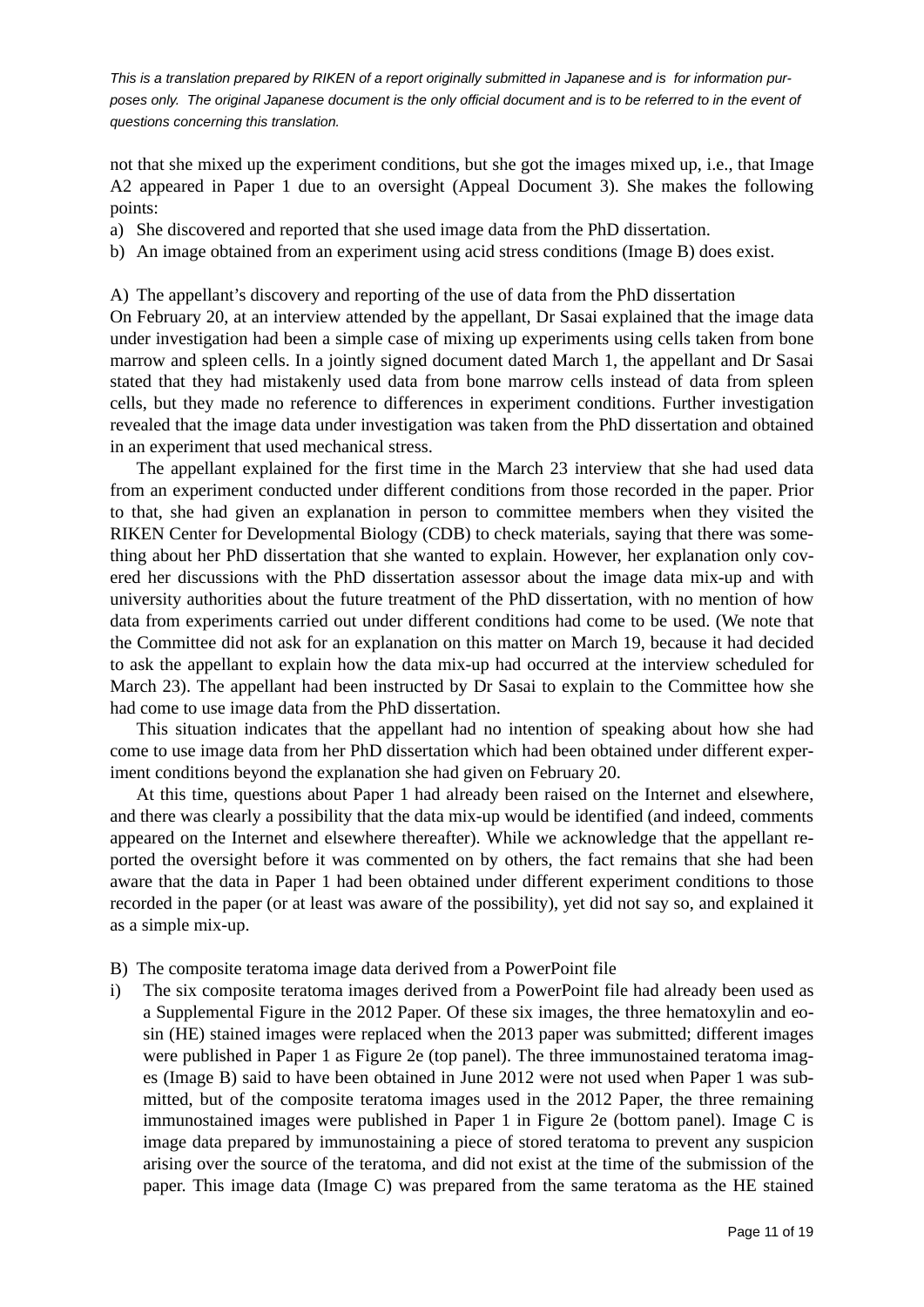image data in the top panel of Figure 2e in Paper 1, but it is unknown whether it was prepared from the same teratoma as Image B.

ii) On this point, the appellant says that she used the composite image that she had previously used instead of the immunostained teratoma prepared from spleen-derived STAP cells obtained in June 2012, because the immunostaining results were identical.

 When comparing the image data under investigation with Image B, we have a considerably different impression of the corresponding immunostained images. We find the explanation by the appellant that the results were identical unconvincing. It would be extremely rare for identical immunostaining results to be obtained under different experiment conditions.

 Even if we are to assume the image data under investigation and Image B are identical, it does not change the fact that the appellant decided to use the image data under investigation obtained from a different experiment to the one recorded in the paper without checking its source, nor did she check the source when replacing the image data; and that she submitted the paper despite being aware of the possibility that the composite images (including the image data under investigation) came from the PhD dissertation. We note that Image B is not a composite image.

 Either way, we are forced to conclude that she used the data ignoring the risk of a data mix-up.

- C) The existence of image B
- i) With regard to image B, the appellant argues in Supplementary Document 1 that the teratoma on which Image B is based (which she argues is correct, based on p. 75 of the laboratory notes) was extracted on January 24, 2012.
- ii) However, p. 75 of the laboratory notes is not dated. The closest dated pages are p. 73 (marked " $6/28$ "), p. 76 (either " $2/29$ " or " $2/19$ "; impossible to decipher), and p. 81 ("October"), and none of them say which year the entry was made. We therefore cannot confirm whether the experiment recorded on p. 75 was conducted on January 24, 2012. As well, the entry on p.75 does not say what type of cells or method was used to produce the teratoma.
- iii) The appellant argues that Image B (which she argues is correct, based on p. 117 of the laboratory notes) was photographed on June 9, 2012 (Supplementary Document 1, 3.-3, 3.-4, etc.) However, p. 117 is not dated and merely has the entry "(Differentiation assay) (ES colony)", and does not say how the staining was conducted using which antibody. Differentiation assay usually refers to an experiment that examines differentiation potential of the test cells; in the Methods section of Paper 1, there is a paragraph on in-vitro differentiation assay in which immunostaining is conducted by changing the culturing conditions of STAP cells to induce differentiation into different germ layers. Paper 1 also contains a paragraph on in-vivo differentiation assay. In this experiment, STAP cells are transplanted subcutaneously into mice with an immune deficiency to form a teratoma. The entry "Differentiation assay" on p. 117 could mean in-vitro differentiation assay, because of the entry "ES colony" beside it, but it is unclear whether it refers to in-vitro or in-vivo differentiation assay. The appellant says she has carried out other immunostaining experiments believed to involve teratomas, but their origin is unclear, as is their relationship with Image B.
- iv) The usual practice is to carry out analysis such as immunostaining immediately after extracting the teratoma, because proteins may break down or degenerate while the sample is stored,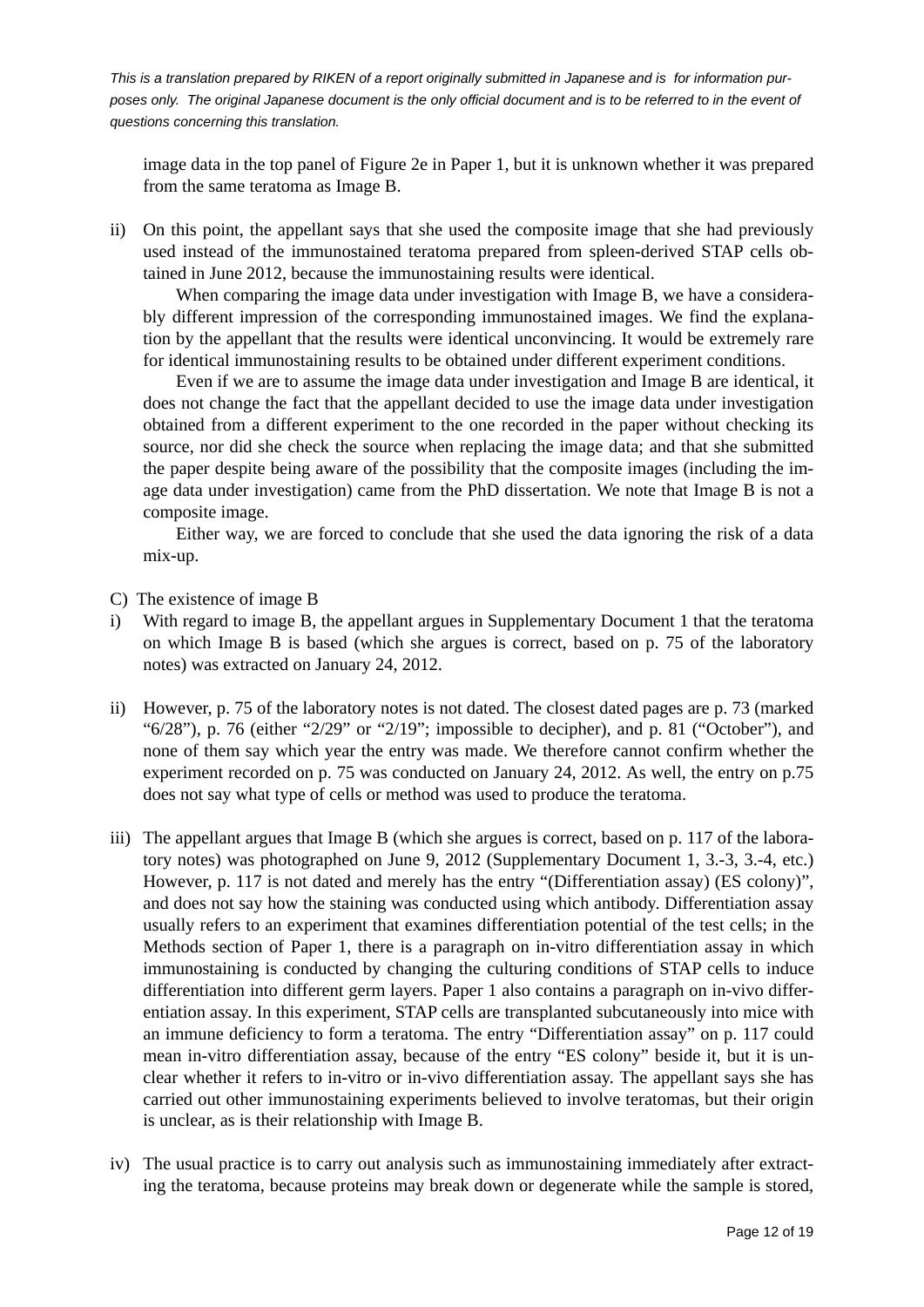causing the loss or reduction of antibody reactivity. We are thus skeptical of the appellant's explanation that she extracted the teratoma on January 24, 2012, and carried out immunostaining analysis on June 9, 2012. Between these two dates, the appellant submitted papers on this research subject to Nature (the 2012 Paper) in April, to Cell in June, and to Science in July. Given the importance of teratoma analysis in this study, we find it inexplicable that she did not use the teratoma Image B (prepared on June 9, 2012), which was derived from STAP cells made from spleen cells of a one-week-old mouse, in the papers submitted to Cell and Science.

- v) The appellant argues that, based on the entry on p. 99 of the laboratory notes, it is likely that the teratoma immunostaining experiment was conducted on February 27, 2012, and Image B' (similar to Image B) was photographed in early March 2012 (Supplementary Document 1, 3. and 4). This argument indicates that the appellant herself is unable to specify from the laboratory notes the date that the experiment took place.
- vi) The laboratory notebook is a primary source showing what kind of experiments were conducted and when they were conducted. However, it is scientifically impossible to verify from the submitted laboratory notebooks how image B, which is claimed to be the correct image, was acquired.
- vii) The appellant does not appear to have considered the data obtained from the experiments in detail. Her attention was fixated on the so-called champion data ("champion data" refers to data from an experiment that is not carried out frequently, but happens to turn out well. This data, which the appellant calls champion data, was used from the time of submission of the 2012 Paper).
- D) Our conclusion, from the foregoing and from the fact that the appellant discovered and reported the use of image data from the PhD dissertation and the existence of Image B and Image C, that the use of data from the PhD dissertation, which was obtained under different experiment conditions, in Paper 1 was not due to oversight, but was an attempt to rectify after the fact a predictable situation stemming from taking action with the knowledge of the possible risk of data mix-up. We therefore believe there is no need to change our decision that the actions were intentional.
- 6) The PowerPoint files and changing themes of the papers
- A) The appellant explains that: "the image data used in Paper 1 is an image used in the PhD dissertation with the color and position of the text adjusted for use in a PowerPoint file. The PowerPoint file was prepared as reference material for reporting to Professor Wakayama and others in November 2011 and the PowerPoint file demonstrates 'in the context of research from the perspective of stress treatment that STAP cells can be produced from various cells such as bone marrow and spleen-derived cells by applying stimuli such as physical and acid stress'" (Appeal Document 3.-1). Further, the appellant says she changed the theme of her PowerPoint file and papers (2012 Paper and Paper 1), and explains that she mixed up the photographs through carelessness in the process; that the original theme was "conversion of cells into stem cells by applying stress" (as in the PowerPoint file), but that it was revised to "chimera formed from somatic cell by applying stress" (2012 Paper), and finally to "properties of stem cells produced by acid stress" (Paper 1) (Supplementary Document 1, 3.-6 and Supplementary Document 1, Statement).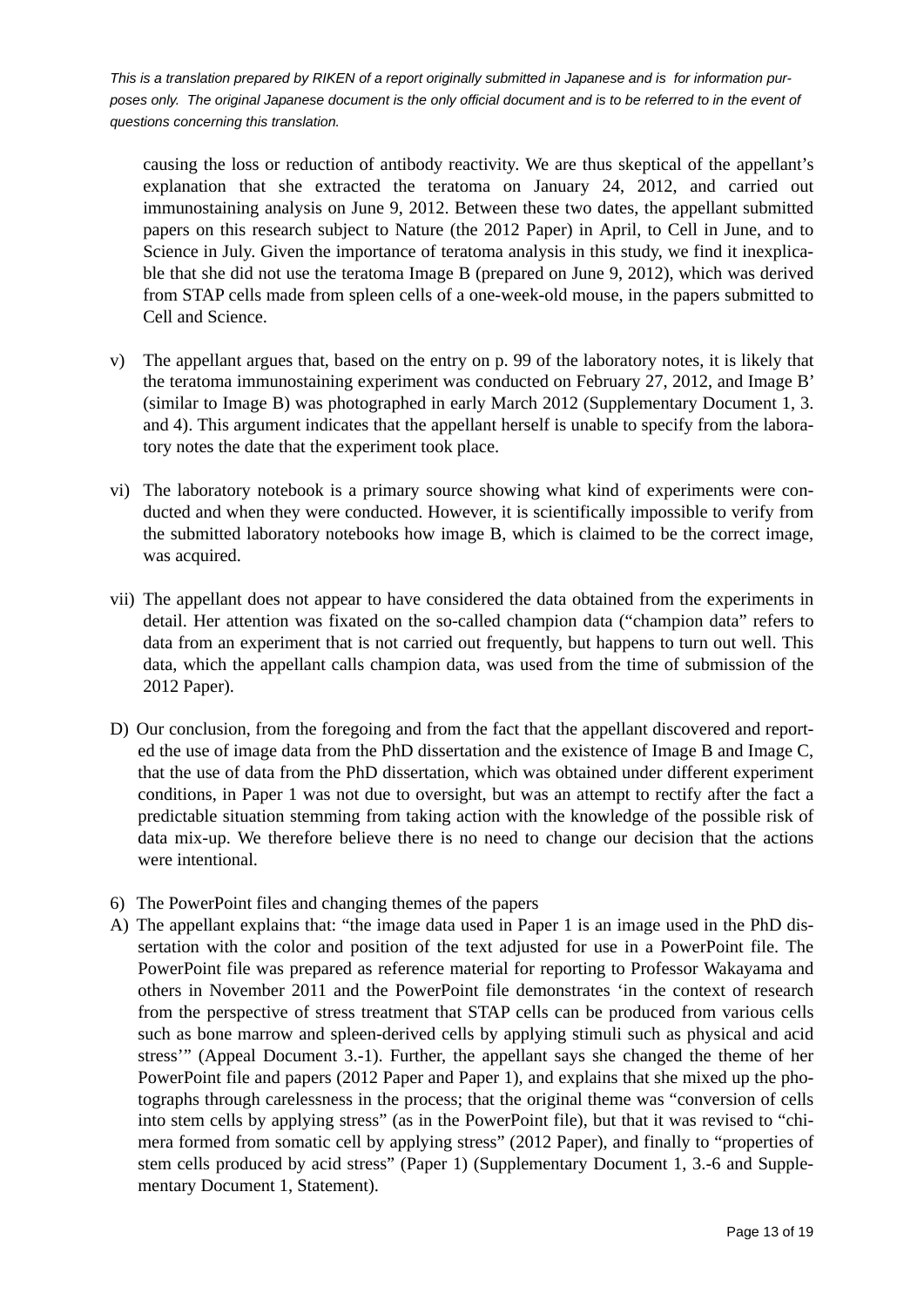B) In making the abovementioned report, it is unclear whether the PowerPoint file was used as data obtained in the acid stress experiment or in the mechanical stress experiment, or whether it was used without distinguishing between the two.

 The appellant explains that she submitted the 2012 Paper on the understanding that it was about "teratomas from cells produced by applying stress."

 Even if we assume this is the case, the paper was written by the appellant and contains the following sentences. "Consequently, we focused on exposure to low pH as the stress treatment of choice for the remainder of the study." "To expose the mature cells to a physiological stress, they were treated with low pH (pH5.5) solution." This draws our attention to acid stress, and the image data from the PowerPoint file is used to demonstrate this point. The 2012 Paper submitted by the appellant and the paper sent to Professor Wakayama on the day before it was due to be submitted have slight differences in wording, but the two sentences quoted above are identical, as are the two images. The appellant has avoided referring to these entries.

 During the March 23 interview, the appellant answered "yes" to the question: "I want to check this point very carefully. Did you believe that the data used in the 2012 Paper was stem cell data produced by acid stress?" Thus she admitted that she thought that the data used when she submitted the 2012 Paper was stem cell data produced by acid stress. She had no alternative given the theme of the 2012 Paper.

C) As discussed above, the appellant explained the differences in experiment conditions as follows. "To be more precise, the experiment in the dissertation used triturated stem cells and the one in the paper submitted to Nature used stem cells bathed in acid. From my perspective they are both STAP cells, but strictly speaking they are not." The Committee noted in its report its understanding that the appellant was not fully aware of the differences in experiment conditions. The Committee concluded that the core message of Paper 1 is that a highly versatile method called acid stress had been developed (i.e., under different experiment conditions from the PhD dissertation) and accordingly it is unlikely that the appellant was unaware of the difference in experiment conditions in preparing the image data.

 However, the appellant argues in Supplementary Document 1 that she did not make such an explanation and that she was fully aware of the differences in experiment conditions.

 This argument is consistent with the Committee's understanding. We conclude that the appellant did not use the image data with an awareness of *the risk* that image data obtained under different experiment conditions might be being used in the 2012 Paper and Paper 1, but rather that she used image data from the PowerPoint file while *fully aware* of the differences in experiment conditions.

D) Experiment data used in academic papers are sometimes changed, e.g., the author may start out using bone marrow-derived data, but later switch to using spleen-derived data. Assuming the author is asked to confirm the source of the data at the time of submission, it is not inconceivable that the author may forget that the initial bone marrow-derived data was later replaced with spleen-derived data.

 However, the most important theme of Paper 1 is the formation of STAP cells from mature spleen lymphocytes by applying acid stress, and the image data under investigation is critical for demonstrating this point. The appellant is clearly well aware of this.

 Even if we assume that the appellant had forgotten that the image data used in Paper 1 at the time of submission was from the PhD dissertation and obtained under different experiment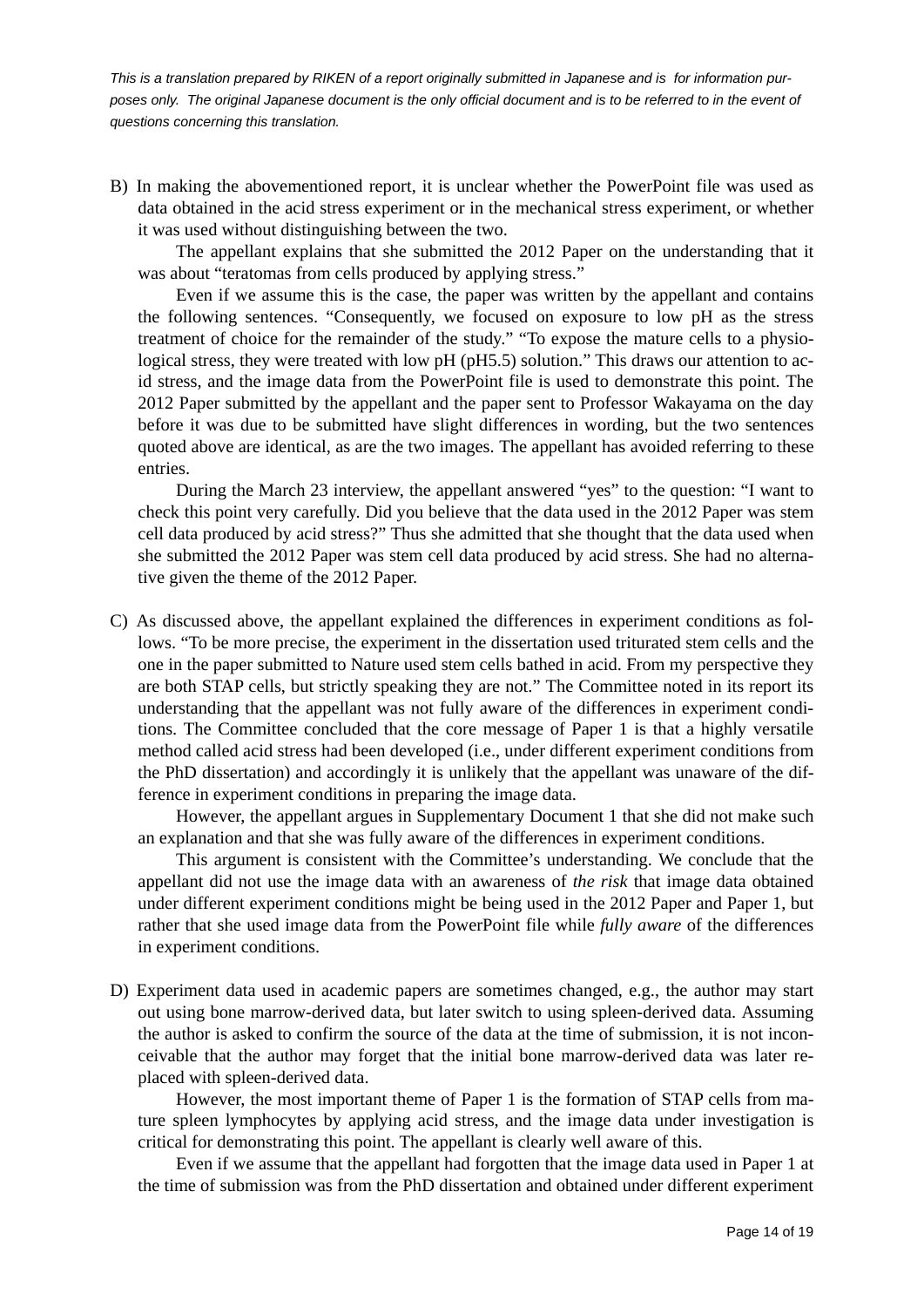conditions, the fact remains that she decided to use the data in the 2012 Paper and Paper 1 without confirming the source of the data by cross-checking with the original data, despite being aware of the risk of using image data obtained under different experiment conditions, and continued to use this data thereafter. As a consequence, she used data obtained under different experiment conditions in a paper submitted for publication. This course of action arising from the events outlined above cannot be seen as accidental carelessness.

- 7) Our review of the Supplementary Document 2 dated May 4 submitted by the appellant
- A) The appellant submitted materials relating to an August 29, 2013 case heard by the Sendai District Court (*Hanrei Jiho* No. 2211). She argues that the decision on research misconduct should be based on the judicial interpretation shown in this case, i.e., the judicial interpretation of "fabrication" and "falsification" set out in the MEXT guidelines that combining several photographs into one photograph does not qualify as fabrication or falsification unless data that does not exist was created, or data was deliberately processed into inauthentic data.

 It goes without saying that under the above guidelines, these actions do not constitute fabrication or falsification as long as it is done unintentionally, and this is the same as in the RIKEN Regulations, which stipulate that such action does not qualify as fabrication or falsification if done unintentionally.

 The court ruling cited by the appellant concerns a defamation case. The court concluded that the paper did not contain fabrication or falsification for the following reasons. "The sectional photo ended up with almost 8% difference in the aspect ratio compared with the original photo, because the plaintiff neglected to fix the aspect ratio in the process of pasting the image data into the document file of the paper." "The photograph used in the paper does not involve the creation of data that does not exist nor data processed into inauthentic data, and thus, in light of the MEXT guidelines and the university's guidelines, we cannot conclude that the paper contains fabrication or falsification, although we cannot deny that it contains an inaccurate sectional photograph" (pages 104 and 105, *Hanrei Jiho* No. 2211). The court concludes that "the sectional photo ended up with almost 8% difference in the aspect ratio compared with the original photo" by error, not intent, and that the photograph that was published in the paper does not qualify as data that does not exist being created or data processed into inauthentic data *with intent*.

- B) The appellant argues that the Committee's conclusion should take into consideration how the image mix-up occurred, i.e.,
	- a) The appellant's working environment, experimental methods, and approach to writing papers underwent various changes in the period between March 2011 and March 2013. The paper was written in a short period of time under extraordinary circumstances. These factors have a strong impact on how the image mix-up should be regarded. The Committee's findings and conclusion, which do not take these factors into consideration and overlooks them, are inappropriate.
	- b) As background to the image mix-up, the appellant changed affiliations from Harvard University to RIKEN, her research supervisor changed from Professor Wakayama to Professor Sasai, the stress applied to the cells changed from physical stress to acid stress, and her concept of the study changed from the 2012 Paper to Paper 1, all in the period leading up to the submission of Paper 1. The appellant forgot to replace the teratoma immunostaining image as a result of this combination of extraordinary circumstances (Supplementary Document 2, Statement 2).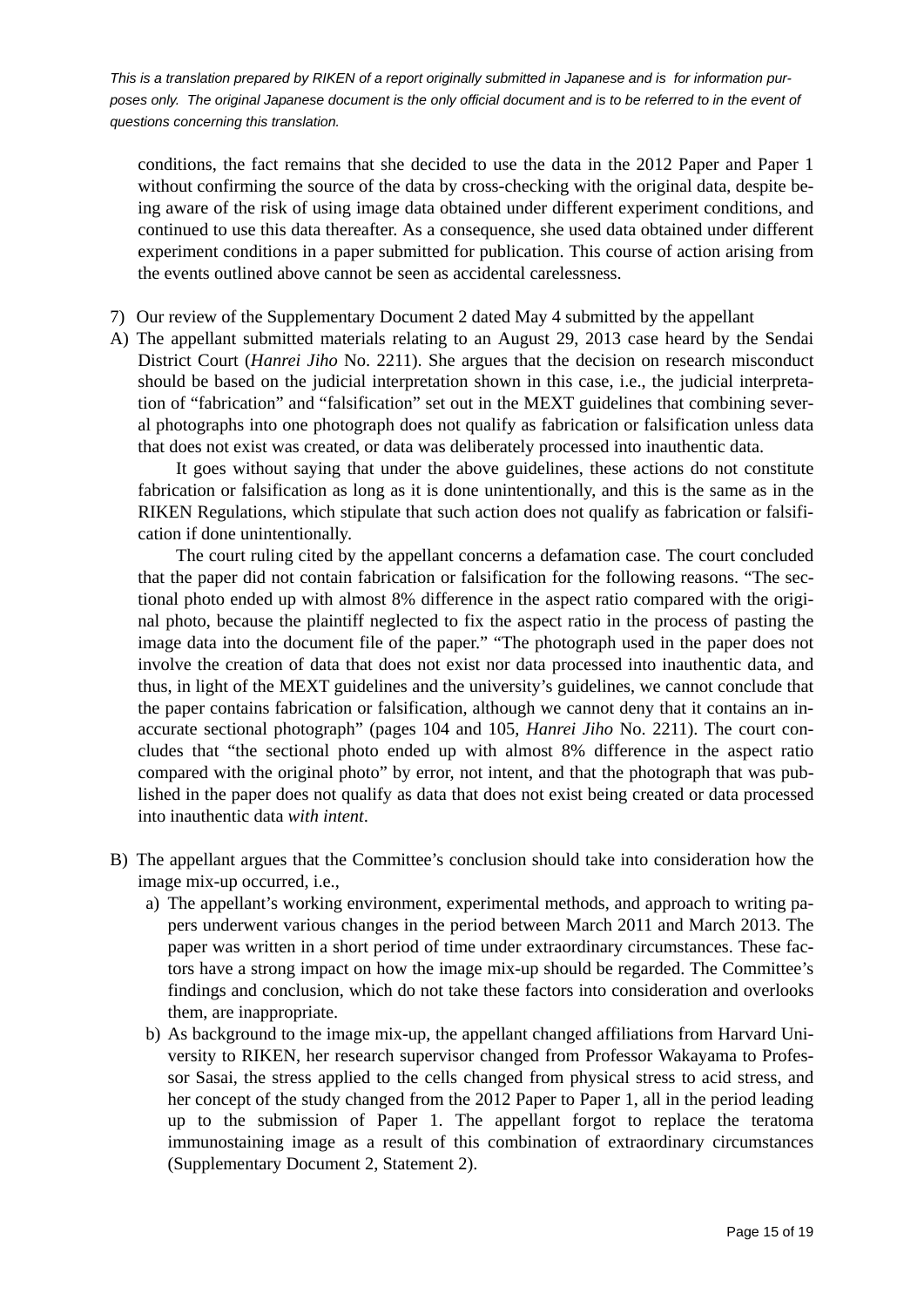However, to reiterate, the appellant wrote her papers from the 2012 Paper onward with acid stress as the main experiment method, and the structure of her papers is consistent between this paper and the paper submitted to Cell, the Science Paper, and Paper 1. Thus, she should have been aware of the need to replace the teratoma image derived from cells exposed to physical stress from the time of submitting the 2012 Paper onward. There was also plenty of opportunity to replace the image during the nine-month period between March 2013, when Paper 1 was submitted, and December 2013, when it was approved for publication. Thus the special circumstances at the time of submitting Paper 1 need not be taken into account.

We note that the 2012 Paper comments that the teratoma data is supplemental and no detailed account is provided. While the teratoma data is clearly presented as supplemental data [in this paper] and only presented as data for the paper itself from Paper 1 onward, the teratoma formation experiment is an important one in demonstrating the pluripotency of cells, and it is obvious that the appellant presented teratoma data as supplemental data with the expectation that it would have such an effect, even without a detailed account.

C) The appellant argues that Article 15, Paragraph 5 of the Regulations stipulates that "the investigative committee may, if it considers it necessary, instruct the subject of the allegations to replicate experiments or may approve a request made by the informant to have the experiments replicated" to guarantee an opportunity for the said person to clear his or her name of research misconduct by providing them the chance to replicate the experiment. In the case under investigation, a successful teratoma formation experiment under the conditions recorded in the paper under investigation would clearly demonstrate that the appellant had genuinely carried out the teratoma formation experiment, from which she had obtained the teratoma image. Given that RIKEN launched a project to verify the STAP phenomenon in April, one of whose objectives is to examine the reproducibility of the method recorded in the paper, the actions of the appellant cannot be ruled as research misconduct and the decision on whether or not research misconduct took place should not be made before the results of the verification experiment.

 However, it is clear that research misconduct in the form of fabrication and falsification by the appellant is evident in Paper 1, and the case does not require instruction or permission to replicate an experiment (nor has the appellant requested one). We thus see no reason to await the results of a verification experiment before reaching our conclusions.

#### **Reason 3: Conclusions**

From the foregoing, the results of the Committee's investigation remain unchanged from those of the Investigative Report of March 31, 2014, and we conclude there is no need for further investigation.

In Supplementary Document 1, the appellant asks for a two-week postponement of the review (see below).

1. According to the Regulations, "a RIKEN researcher who is suspected of research misconduct has a responsibility to explain the facts of the case to RIKEN" (Article 5); "in refuting the allegations, the subject of the allegations must provide scientific evidence that the research in question was carried out with appropriate scientific methods and reported on appropriately in published research papers" (Article 15, Paragraph 4); and "RIKEN shall require the individual appealing the case to submit materials that will provide grounds for overturning the inquiry decision… and will request other forms of cooperation as necessary for a speedy resolution of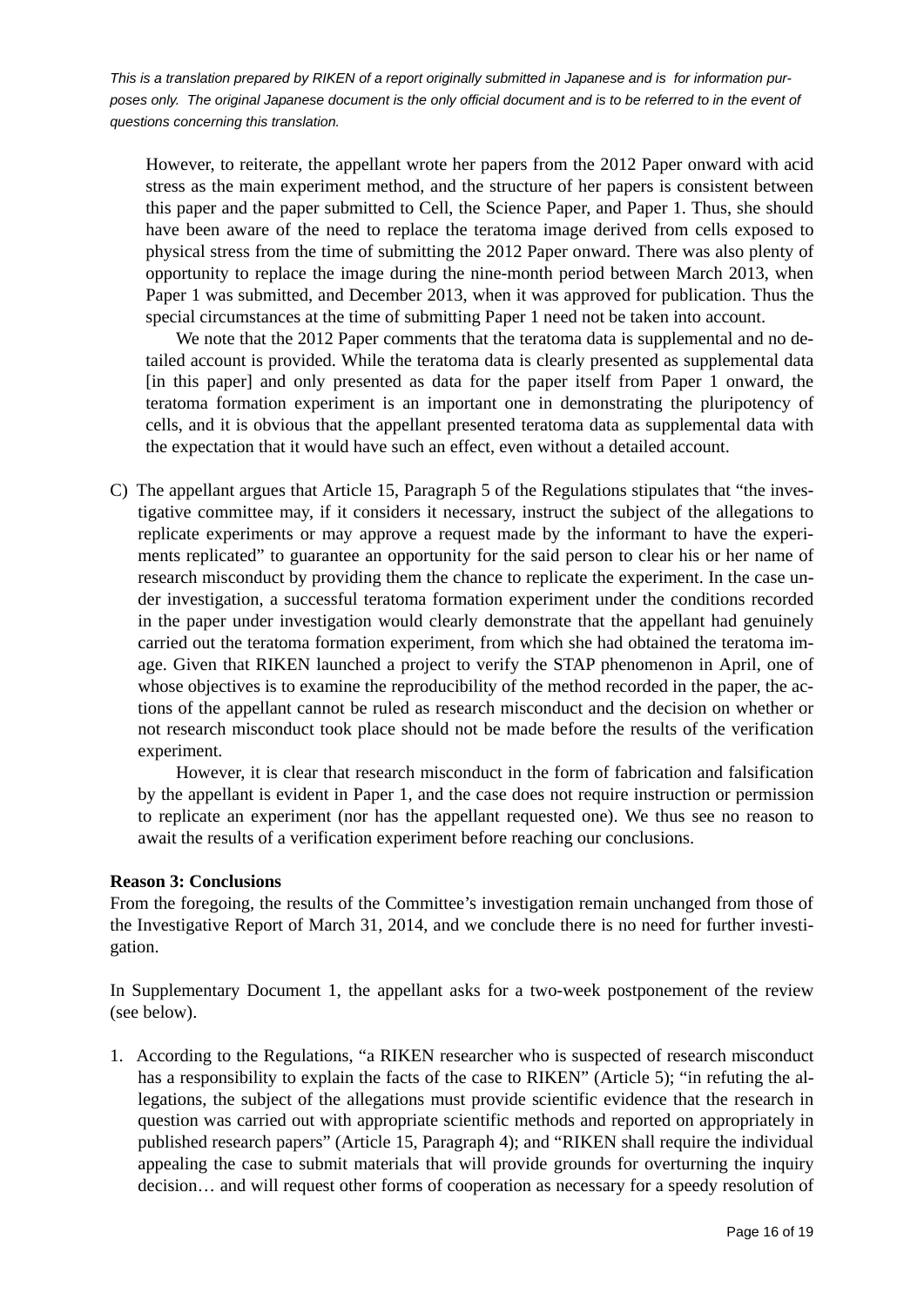the case" (Article 19, Paragraph 5). The appellant received a copy of the Regulations on February 21 and is required to comply.

- 2. In this context, the steps taken by the Committee with regard to the review and the response of the appellant to these steps are provided below for the record.
	- i) On April 10, the Committee informed the appellant's attorney as follows:
		- a) If there was anything the appellant had not explained sufficiently or she wished to add regarding her appeal, she should send it in writing to the Committee, which would accept a record of an interview by an attorney.
		- b) The Committee asks the appellant to include in the above document more details about her reference to "something I want you to understand about the so-called fabricated image" in the April 9 press conference, as well as explaining whether other laboratory notes other than those submitted to RIKEN were related to the image, and if so, to submit the relevant laboratory notes.
	- ii) On April 15, the Committee informed the appellant's attorney that if it was difficult to compile the supplementary information in a document, it could be in the form of an audio or video recording.
	- iii) On April 20, the attorney submitted Supplementary Document 1. Supplementary Document 1 contains an argument based on an interview of the appellant by the attorney, and came with supplementary materials such as a statement by the appellant and materials she prepared.

 In Supplementary Document 1, the attorney asks for a two-week extension to provide additional information regarding the reasons for the appeal, because of the limited time after obtaining the materials, the ill health of the appellant, and to obtain a written opinion of a legal expert.

However, we note the following:

- a) Of the materials that the attorney claims that they did not have enough time to go through, many related to disclosure are materials prepared and submitted by the appellant, or submitted jointly with Professor Sasai
- b) The hard disk, which the attorney says he obtained a copy of on April 17 and needed time to go through, is one that the appellant used in the past. The Committee asked her to submit the disk for the investigation, because it contained the original image data from the dissertation. She refused to submit the disk because it contains personal data, instead submitting a copy of the original image data from the dissertation. This suggests that she had checked the content of the disk at the time, and should have been able to inform the attorney what the disk contained.
- c) In her Statement, the appellant argues that the images became mixed up as a result of several changes to the theme of her papers, but the themes of the papers were those the Committee already knew (to reiterate, the theme and entries in the 2012 Paper contradict her explanation).
- d) In Supplementary Document 1, the attorney records a summary of the teratoma experiment as an interview of the appellant. Looking at the content, it appears that the appellant is recalling her laboratory notes and experiment conditions, quoting from the laboratory note entries to explain the content in detail.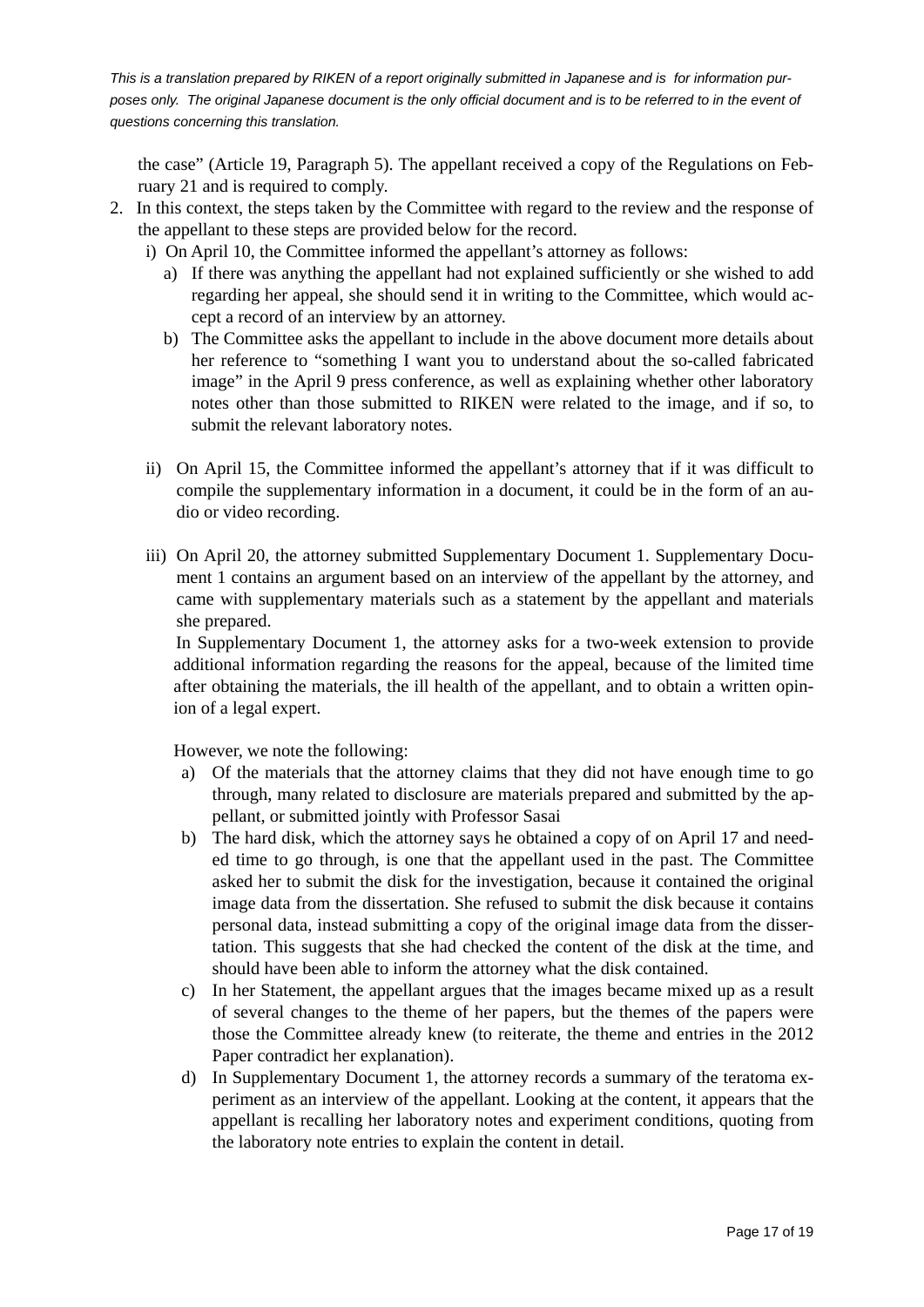iv) On April 27, the Committee informed the appellant's attorney that it would conduct an interview, if the appellant requested one, on either April 28 or 29, and if an interview were to be held, the Committee would send materials relevant to the questions it wished to ask. The Committee sent the papers submitted to Cell and Science, and the reply from Science (including the editor's and reviewer's comments), and asked the attorney to confirm the materials and submit them. The Committee also clearly marked sections of the materials that it planned to ask questions about.

The appellant responded as follows on the same day:

- i) She would not attend an interview unless the Committee specified the document(s) and question topics.
- ii) She would need at least a week's notice before attending an interview because of ill health.
- iii) She would submit a doctor's certificate if required by the Committee.
- v) On April 30, the appellant submitted a list of questions to the Committee to clarify the Committee's interpretation of fabrication and falsification. The Committee answered on the same day that it had given careful consideration [to the meaning] of the terms of falsification, etc., and that it would make this clear in the review results.
- vi) On May 1, the appellant sent a document explaining the reply from Science (including the editor's and reviewer's comments) as stated in d) above, and stating that she would not submit the Science Paper. The details of the exchange are as outlined above. We believe the paper should be submitted without delay because, according to the appellant's explanation , the paper provides materials that back up her argument. She appears to have voluntarily abandoned an opportunity to explain her position.
- vii) On May 4, the appellant submitted Supplementary Document 2. Supplementary Document 2 records in approximately four pages her argument obtained from an interview. It contains a chronological table broken down by month with the appellant's affiliations, her views on the Oct4+ cells, teratoma, theories discussed in her papers, images, etc., and comes with a Statement by the appellant of approximately five pages as a supplementary document. (The results of our review are as set out above).
- viii) Other items such as a request for an interview, checking and submitting laboratory notes and remaining materials, and the opinion of a legal expert have not been submitted. A doctor's certificate has not been submitted either.

### Supplementary information

The following terms have been used in this document.

| Committee    | <b>Research Paper Investigative Committee</b>                |
|--------------|--------------------------------------------------------------|
| Regulations  | Regulations on the Prevention of Research Misconduct, Sep-   |
|              | tember 13, 2012 Regulation No. 61, Effective October 1, 2012 |
| <b>RIKEN</b> | RIKEN (Institute of Physical and Chemical Research)          |
| Attorney     | Attorney representing the appellant                          |